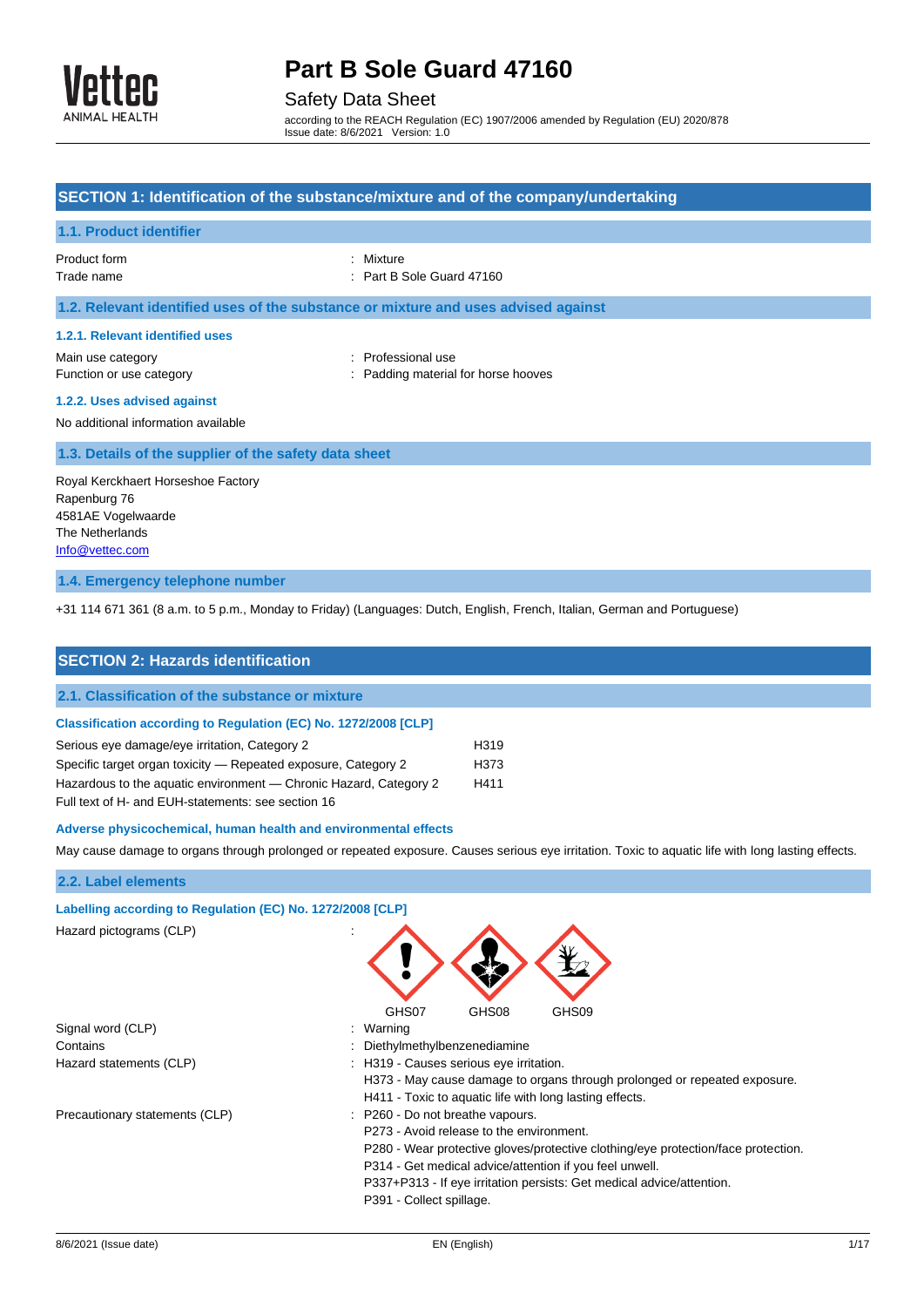### Safety Data Sheet

according to the REACH Regulation (EC) 1907/2006 amended by Regulation (EU) 2020/878

#### **2.3. Other hazards**

This substance/mixture does not meet the PBT criteria of REACH regulation, annex XIII This substance/mixture does not meet the vPvB criteria of REACH regulation, annex XIII

The mixture does not contain substance(s) included in the list established in accordance with Article 59(1) of REACH for having endocrine disrupting properties, or is not identified as having endocrine disrupting properties in accordance with the criteria set out in Commission Delegated Regulation (EU) 2017/2100 or Commission Regulation (EU) 2018/605

### **SECTION 3: Composition/information on ingredients**

#### **3.1. Substances**

#### Not applicable

## **3.2. Mixtures**

| <b>J.Z. MIALUIES</b>        |                                                                                                    |               |                                                                                                                                                                                                                    |
|-----------------------------|----------------------------------------------------------------------------------------------------|---------------|--------------------------------------------------------------------------------------------------------------------------------------------------------------------------------------------------------------------|
| <b>Name</b>                 | <b>Product identifier</b>                                                                          | $\frac{9}{6}$ | <b>Classification according to</b><br>Regulation (EC) No. 1272/2008<br>[CLP]                                                                                                                                       |
| Diethylmethylbenzenediamine | CAS-No.: 68479-98-1<br>EC-No.: 270-877-4<br>EC Index-No.: 612-130-00-0<br>REACH-No.: Not available | $10 - 25$     | Acute Tox. 4 (Dermal), H312 (ATE=1100<br>mg/kg bodyweight)<br>Acute Tox. 4 (Oral), H302 (ATE=500<br>mg/kg bodyweight)<br>STOT RE 2, H373<br>Eye Irrit. 2, H319<br>Aquatic Acute 1, H400<br>Aquatic Chronic 1, H410 |

Full text of H- and EUH-statements: see section 16

| <b>SECTION 4: First aid measures</b>                                            |                                                                                                                                                                                     |  |
|---------------------------------------------------------------------------------|-------------------------------------------------------------------------------------------------------------------------------------------------------------------------------------|--|
| 4.1. Description of first aid measures                                          |                                                                                                                                                                                     |  |
| First-aid measures general                                                      | : Get medical advice/attention if you feel unwell.                                                                                                                                  |  |
| First-aid measures after inhalation                                             | : Remove person to fresh air and keep comfortable for breathing.                                                                                                                    |  |
| First-aid measures after skin contact                                           | : Wash skin with plenty of water.                                                                                                                                                   |  |
| First-aid measures after eye contact                                            | : Rinse cautiously with water for several minutes. Remove contact lenses, if present and easy<br>to do. Continue rinsing. If eye irritation persists: Get medical advice/attention. |  |
| First-aid measures after ingestion                                              | : Call a poison center or a doctor if you feel unwell.                                                                                                                              |  |
| 4.2. Most important symptoms and effects, both acute and delayed                |                                                                                                                                                                                     |  |
| Symptoms/effects after eye contact                                              | $\therefore$ Eve irritation.                                                                                                                                                        |  |
| 4.3. Indication of any immediate medical attention and special treatment needed |                                                                                                                                                                                     |  |

Treat symptomatically.

| <b>SECTION 5: Firefighting measures</b>                    |                                                  |  |
|------------------------------------------------------------|--------------------------------------------------|--|
| 5.1. Extinguishing media                                   |                                                  |  |
| Suitable extinguishing media                               | : Water spray. Dry powder. Foam. Carbon dioxide. |  |
| 5.2. Special hazards arising from the substance or mixture |                                                  |  |
| Hazardous decomposition products in case of fire           | : Toxic fumes may be released.                   |  |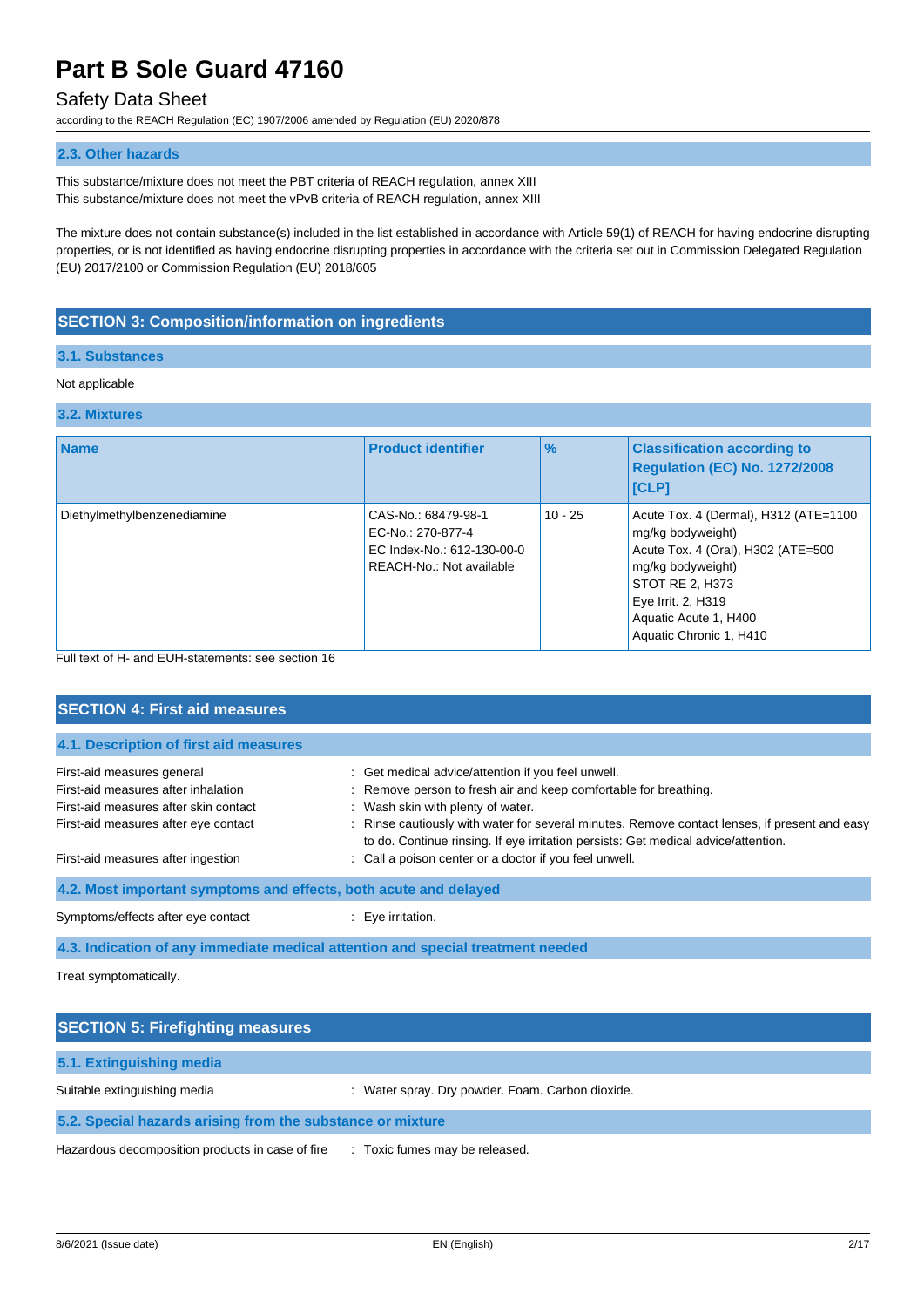### Safety Data Sheet

according to the REACH Regulation (EC) 1907/2006 amended by Regulation (EU) 2020/878

| 5.3. Advice for firefighters                                             |                                                                                                                                                              |
|--------------------------------------------------------------------------|--------------------------------------------------------------------------------------------------------------------------------------------------------------|
| Protective equipment for firefighters                                    | Do not attempt to take action without suitable protective equipment. Self-contained<br>breathing apparatus. Complete protective clothing.                    |
| <b>SECTION 6: Accidental release measures</b>                            |                                                                                                                                                              |
| 6.1. Personal precautions, protective equipment and emergency procedures |                                                                                                                                                              |
| 6.1.1. For non-emergency personnel                                       |                                                                                                                                                              |
| <b>Emergency procedures</b>                                              | Ventilate spillage area. Do not breathe dust/fume/gas/mist/vapours/spray. Avoid contact<br>with skin and eyes.                                               |
| 6.1.2. For emergency responders                                          |                                                                                                                                                              |
| Protective equipment                                                     | Do not attempt to take action without suitable protective equipment. For further information<br>refer to section 8: "Exposure controls/personal protection". |
| <b>6.2. Environmental precautions</b>                                    |                                                                                                                                                              |
| Avoid release to the environment.                                        |                                                                                                                                                              |
| 6.3. Methods and material for containment and cleaning up                |                                                                                                                                                              |
| For containment<br>Methods for cleaning up<br>Other information          | Collect spillage.<br>Take up liquid spill into absorbent material.<br>Dispose of materials or solid residues at an authorized site.                          |
| <b>6.4. Reference to other sections</b>                                  |                                                                                                                                                              |

For further information refer to section 13.

| <b>SECTION 7: Handling and storage</b>                            |                                                                                                                                                                                                                                                                                        |
|-------------------------------------------------------------------|----------------------------------------------------------------------------------------------------------------------------------------------------------------------------------------------------------------------------------------------------------------------------------------|
| 7.1. Precautions for safe handling                                |                                                                                                                                                                                                                                                                                        |
| Precautions for safe handling<br>Hygiene measures                 | Ensure good ventilation of the work station. Do not breathe<br>÷<br>dust/fume/gas/mist/vapours/spray. Avoid contact with skin and eyes. Wear personal<br>protective equipment.<br>Do not eat, drink or smoke when using this product. Always wash hands after handling the<br>product. |
| 7.2. Conditions for safe storage, including any incompatibilities |                                                                                                                                                                                                                                                                                        |
| Storage conditions<br>Incompatible materials                      | : Store in a well-ventilated place. Keep cool.<br>: Strong acids. Strong oxidizing agents.                                                                                                                                                                                             |
| 7.3. Specific end use(s)                                          |                                                                                                                                                                                                                                                                                        |

No additional information available

### **SECTION 8: Exposure controls/personal protection**

### **8.1. Control parameters**

### **8.1.1 National occupational exposure and biological limit values**

| <b>Isopropyl Alcohol (67-63-0)</b>            |                                         |
|-----------------------------------------------|-----------------------------------------|
| <b>Belgium - Occupational Exposure Limits</b> |                                         |
| Local name                                    | Alcool isopropylique # Isopropylalcohol |
| <b>OEL TWA</b>                                | 500 mg/m <sup>3</sup>                   |
| OEL TWA [ppm]                                 | $200$ ppm                               |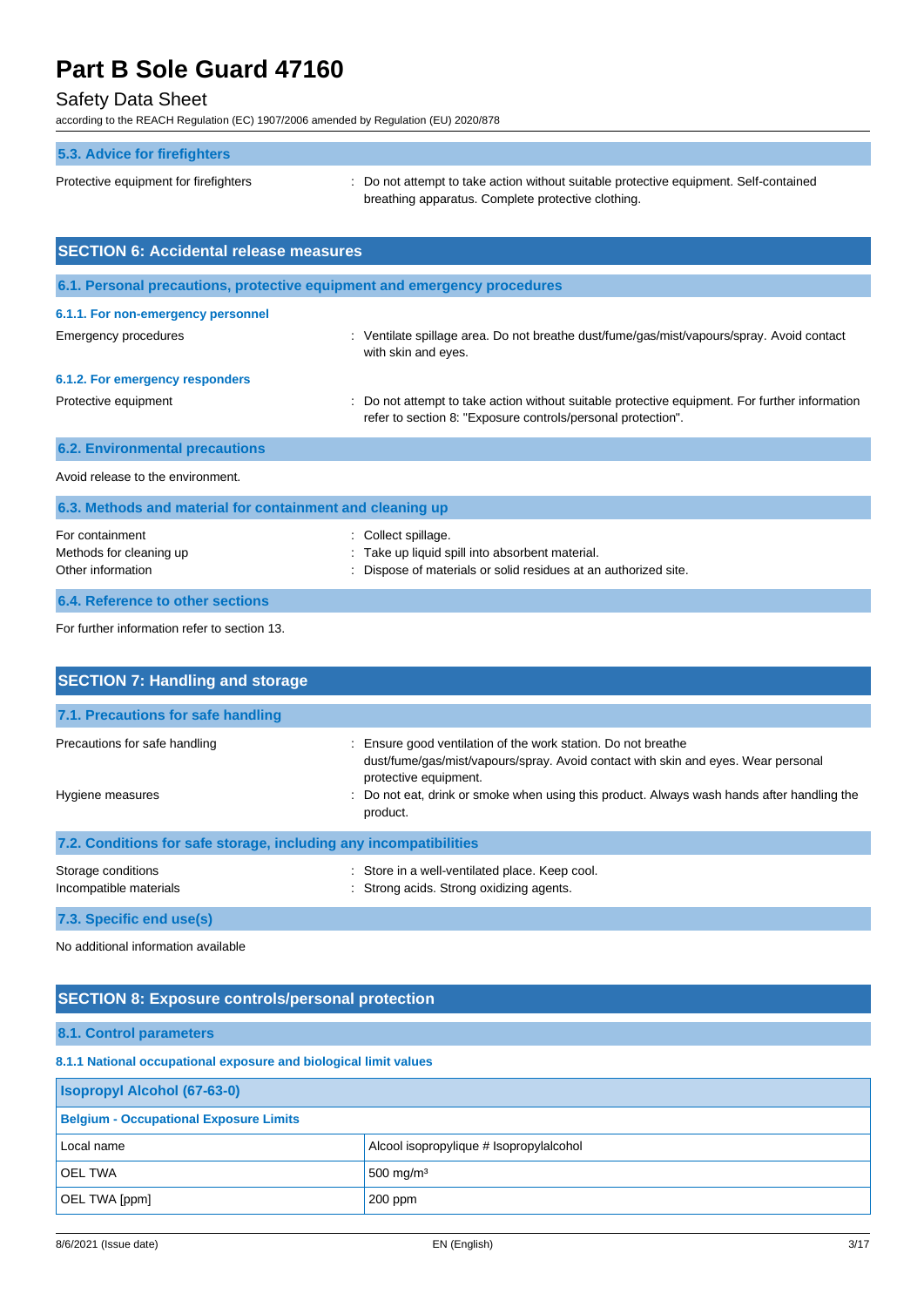## Safety Data Sheet

| <b>Isopropyl Alcohol (67-63-0)</b>                   |                                                                                                                                                                                                                                                                                                                                                                                                                                                                                                  |  |
|------------------------------------------------------|--------------------------------------------------------------------------------------------------------------------------------------------------------------------------------------------------------------------------------------------------------------------------------------------------------------------------------------------------------------------------------------------------------------------------------------------------------------------------------------------------|--|
| OEL STEL                                             | 1000 mg/m <sup>3</sup>                                                                                                                                                                                                                                                                                                                                                                                                                                                                           |  |
| OEL STEL [ppm]                                       | 400 ppm                                                                                                                                                                                                                                                                                                                                                                                                                                                                                          |  |
| Regulatory reference                                 | Koninklijk besluit/Arrêté royal 19/11/2020                                                                                                                                                                                                                                                                                                                                                                                                                                                       |  |
| <b>Bulgaria - Occupational Exposure Limits</b>       |                                                                                                                                                                                                                                                                                                                                                                                                                                                                                                  |  |
| Local name                                           | Изопропилов алкохол                                                                                                                                                                                                                                                                                                                                                                                                                                                                              |  |
| <b>OEL TWA</b>                                       | 980 mg/m <sup>3</sup>                                                                                                                                                                                                                                                                                                                                                                                                                                                                            |  |
| OEL STEL                                             | 1225 mg/m <sup>3</sup>                                                                                                                                                                                                                                                                                                                                                                                                                                                                           |  |
| Regulatory reference                                 | Наредба № 13 от 30.12.2003 г. за защита на работещите от рискове, свързани с<br>експозиция на химични агенти при работа (изм. и доп. ДВ. бр.5 от 17 Януари 2020 г.)                                                                                                                                                                                                                                                                                                                              |  |
| <b>Croatia - Occupational Exposure Limits</b>        |                                                                                                                                                                                                                                                                                                                                                                                                                                                                                                  |  |
| Local name                                           | Propan-2-ol; izopropil-alkohol; izopropanol                                                                                                                                                                                                                                                                                                                                                                                                                                                      |  |
| GVI (OEL TWA) [1]                                    | 999 mg/m <sup>3</sup>                                                                                                                                                                                                                                                                                                                                                                                                                                                                            |  |
| GVI (OEL TWA) [2]                                    | 400 ppm                                                                                                                                                                                                                                                                                                                                                                                                                                                                                          |  |
| KGVI (OEL STEL)                                      | 1250 mg/m <sup>3</sup>                                                                                                                                                                                                                                                                                                                                                                                                                                                                           |  |
| KGVI (OEL STEL) [ppm]                                | 500 ppm                                                                                                                                                                                                                                                                                                                                                                                                                                                                                          |  |
| Regulatory reference                                 | Pravilnik o izmjenama i dopunama Pravilnika o graničnim vrijednostima izloženosti<br>opasnim tvarima pri radu i o biološkim graničnim vrijednostima (NN 1/2021)                                                                                                                                                                                                                                                                                                                                  |  |
| <b>Croatia - Biological limit values</b>             |                                                                                                                                                                                                                                                                                                                                                                                                                                                                                                  |  |
| Local name                                           | Propan-2-ol                                                                                                                                                                                                                                                                                                                                                                                                                                                                                      |  |
| <b>BLV</b>                                           | 50 mg/l Karakteristični pokazatelj: aceton - Biološki uzorak: krv - Vrijeme uzorkovanja: na<br>kraju radne smjene<br>0.86 µmol/l Karakteristični pokazatelj: aceton - Biološki uzorak: krv - Vrijeme uzorkovanja:<br>na kraju radne smjene<br>50 mg/l Karakteristični pokazatelj: aceton - Biološki uzorak: mokraća - Vrijeme<br>uzorkovanja: na kraju radne smjene<br>0.86 umol/l Karakteristični pokazatelj: aceton - Biološki uzorak: mokraća - Vrijeme<br>uzorkovanja: na kraju radne smjene |  |
| Regulatory reference                                 | Pravilnik o izmjenama i dopunama Pravilnika o graničnim vrijednostima izloženosti<br>opasnim tvarima pri radu i o biološkim graničnim vrijednostima (NN 91/2018)                                                                                                                                                                                                                                                                                                                                 |  |
| <b>Czech Republic - Occupational Exposure Limits</b> |                                                                                                                                                                                                                                                                                                                                                                                                                                                                                                  |  |
| Local name                                           | 2-Propanol (Isopropanol; Izopropylalkohol)                                                                                                                                                                                                                                                                                                                                                                                                                                                       |  |
| PEL (OEL TWA)                                        | 500 mg/m <sup>3</sup>                                                                                                                                                                                                                                                                                                                                                                                                                                                                            |  |
| PEL (OEL TWA) [ppm]                                  | 200 ppm                                                                                                                                                                                                                                                                                                                                                                                                                                                                                          |  |
| NPK-P (OEL C)                                        | 1000 mg/m <sup>3</sup>                                                                                                                                                                                                                                                                                                                                                                                                                                                                           |  |
| NPK-P (OEL C) [ppm]                                  | 400 ppm                                                                                                                                                                                                                                                                                                                                                                                                                                                                                          |  |
| Regulatory reference                                 | Nařízení vlády č. 361/2007 Sb. (Předpis 195/2021 Sb.)                                                                                                                                                                                                                                                                                                                                                                                                                                            |  |
| <b>Denmark - Occupational Exposure Limits</b>        |                                                                                                                                                                                                                                                                                                                                                                                                                                                                                                  |  |
| Local name                                           | Isopropylalkohol (Isopropanol; 2-Propanol; sec-Propylalkohol)                                                                                                                                                                                                                                                                                                                                                                                                                                    |  |
| OEL TWA [1]                                          | 490 mg/m <sup>3</sup>                                                                                                                                                                                                                                                                                                                                                                                                                                                                            |  |
| OEL TWA [2]                                          | 200 ppm                                                                                                                                                                                                                                                                                                                                                                                                                                                                                          |  |
| Regulatory reference                                 | BEK nr 1426 af 28. juni 2021                                                                                                                                                                                                                                                                                                                                                                                                                                                                     |  |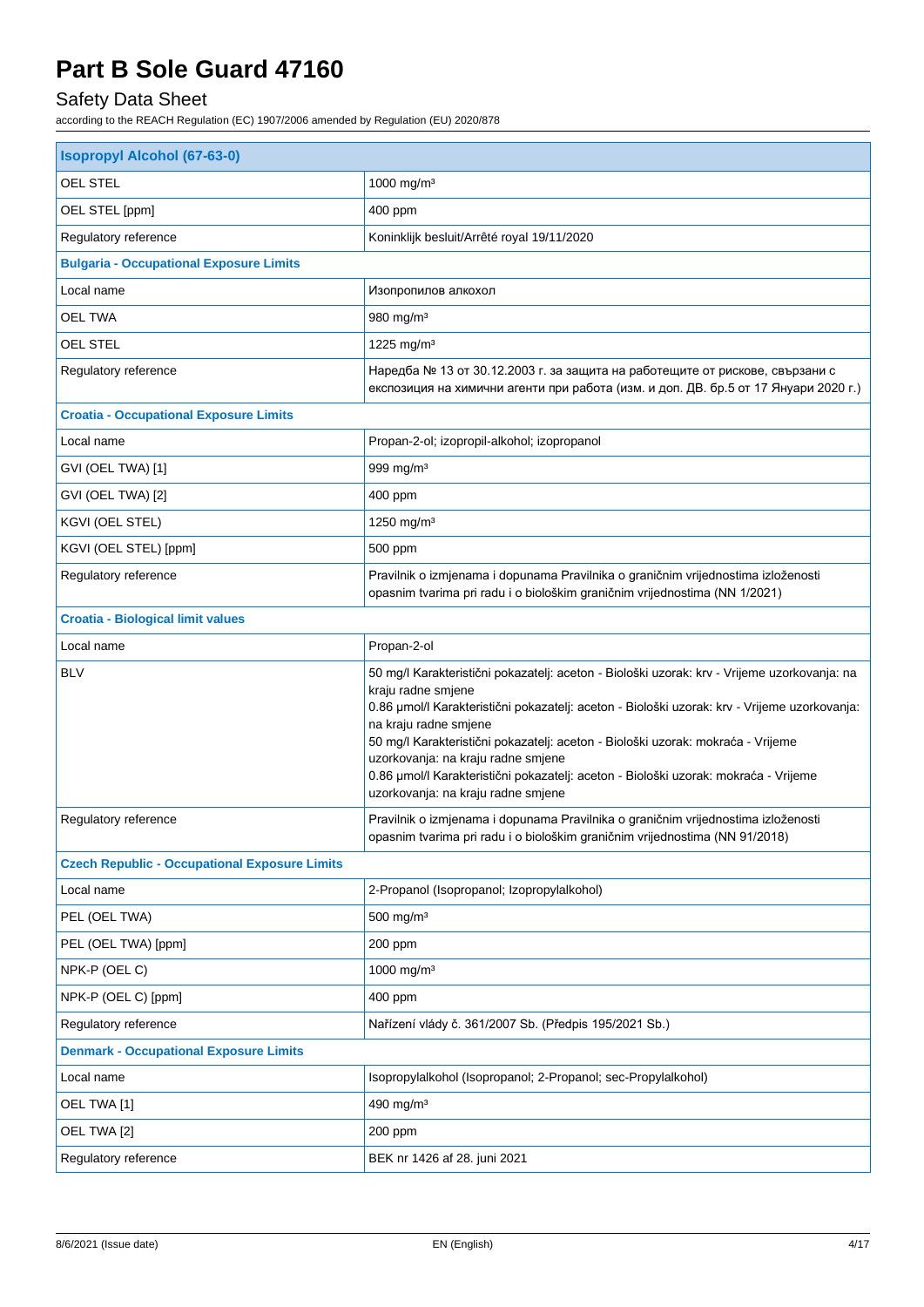## Safety Data Sheet

| <b>Isopropyl Alcohol (67-63-0)</b>                       |                                                                                                                                                                                                                                                                                                                                                     |  |
|----------------------------------------------------------|-----------------------------------------------------------------------------------------------------------------------------------------------------------------------------------------------------------------------------------------------------------------------------------------------------------------------------------------------------|--|
| <b>Estonia - Occupational Exposure Limits</b>            |                                                                                                                                                                                                                                                                                                                                                     |  |
| Local name                                               | 2-propanool (isopropüülalkohol, isopropanool)                                                                                                                                                                                                                                                                                                       |  |
| <b>OEL TWA</b>                                           | 350 mg/m <sup>3</sup>                                                                                                                                                                                                                                                                                                                               |  |
| OEL TWA [ppm]                                            | 150 ppm                                                                                                                                                                                                                                                                                                                                             |  |
| <b>OEL STEL</b>                                          | 600 mg/m <sup>3</sup>                                                                                                                                                                                                                                                                                                                               |  |
| OEL STEL [ppm]                                           | 250 ppm                                                                                                                                                                                                                                                                                                                                             |  |
| Regulatory reference                                     | Vabariigi Valitsuse 20. märtsi 2001. a määruse nr 105 (RT I, 17.10.2019, 2); Vabariigi<br>Valitsuse 10. märtsi 2019. a määruse nr 84                                                                                                                                                                                                                |  |
| <b>Finland - Occupational Exposure Limits</b>            |                                                                                                                                                                                                                                                                                                                                                     |  |
| Local name                                               | 2-Propanoli                                                                                                                                                                                                                                                                                                                                         |  |
| HTP (OEL TWA) [1]                                        | 500 mg/m <sup>3</sup>                                                                                                                                                                                                                                                                                                                               |  |
| HTP (OEL TWA) [2]                                        | 200 ppm                                                                                                                                                                                                                                                                                                                                             |  |
| HTP (OEL STEL)                                           | 620 mg/m <sup>3</sup>                                                                                                                                                                                                                                                                                                                               |  |
| HTP (OEL STEL) [ppm]                                     | 250 ppm                                                                                                                                                                                                                                                                                                                                             |  |
| Regulatory reference                                     | HTP-ARVOT 2020 (Sosiaali- ja terveysministeriö)                                                                                                                                                                                                                                                                                                     |  |
| <b>France - Occupational Exposure Limits</b>             |                                                                                                                                                                                                                                                                                                                                                     |  |
| Local name                                               | Alcool isopropylique                                                                                                                                                                                                                                                                                                                                |  |
| VLE (OEL C/STEL)                                         | 980 mg/m <sup>3</sup>                                                                                                                                                                                                                                                                                                                               |  |
| VLE (OEL C/STEL) [ppm]                                   | 400 ppm                                                                                                                                                                                                                                                                                                                                             |  |
| Remark                                                   | Valeurs recommandées/admises                                                                                                                                                                                                                                                                                                                        |  |
| Regulatory reference                                     | Circulaire du Ministère du travail (réf.: INRS ED 984, 2016)                                                                                                                                                                                                                                                                                        |  |
| <b>Germany - Occupational Exposure Limits (TRGS 900)</b> |                                                                                                                                                                                                                                                                                                                                                     |  |
| Local name                                               | Propan-2-ol                                                                                                                                                                                                                                                                                                                                         |  |
| AGW (OEL TWA) [1]                                        | 500 mg/m <sup>3</sup>                                                                                                                                                                                                                                                                                                                               |  |
| AGW (OEL TWA) [2]                                        | 200 ppm                                                                                                                                                                                                                                                                                                                                             |  |
| Peak exposure limitation factor                          | 2(II)                                                                                                                                                                                                                                                                                                                                               |  |
| Remark                                                   | DFG - Senatskommission zur Prüfung gesundheitsschädlicher Arbeitsstoffe der DFG<br>(MAK-Kommission); Y - Ein Risiko der Fruchtschädigung braucht bei Einhaltung des<br>Arbeitsplatzgrenzwertes und des biologischen Grenzwertes (BGW) nicht befürchtet zu<br>werden                                                                                 |  |
| Regulatory reference                                     | TRGS900                                                                                                                                                                                                                                                                                                                                             |  |
| <b>Germany - Biological limit values (TRGS 903)</b>      |                                                                                                                                                                                                                                                                                                                                                     |  |
| Local name                                               | Propan-2-ol                                                                                                                                                                                                                                                                                                                                         |  |
| Biological limit value                                   | 25 mg/l Parameter: Aceton - Untersuchungsmaterial: B = Vollblut, U = Urin -<br>Probenahmezeitpunkt: b) Expositionsende, bzw. Schichtende - Festlegung/Begründung:<br>11/2012 DFG<br>25 mg/l Parameter: Aceton - Untersuchungsmaterial: U = Urin - Probenahmezeitpunkt: b)<br>Expositionsende, bzw. Schichtende - Festlegung/Begründung: 11/2012 DFG |  |
| Regulatory reference                                     | <b>TRGS 903</b>                                                                                                                                                                                                                                                                                                                                     |  |
| <b>Greece - Occupational Exposure Limits</b>             |                                                                                                                                                                                                                                                                                                                                                     |  |
| Local name                                               | Ισοπροπυλική αλκοόλη                                                                                                                                                                                                                                                                                                                                |  |
| <b>OEL TWA</b>                                           | 980 mg/m $3$                                                                                                                                                                                                                                                                                                                                        |  |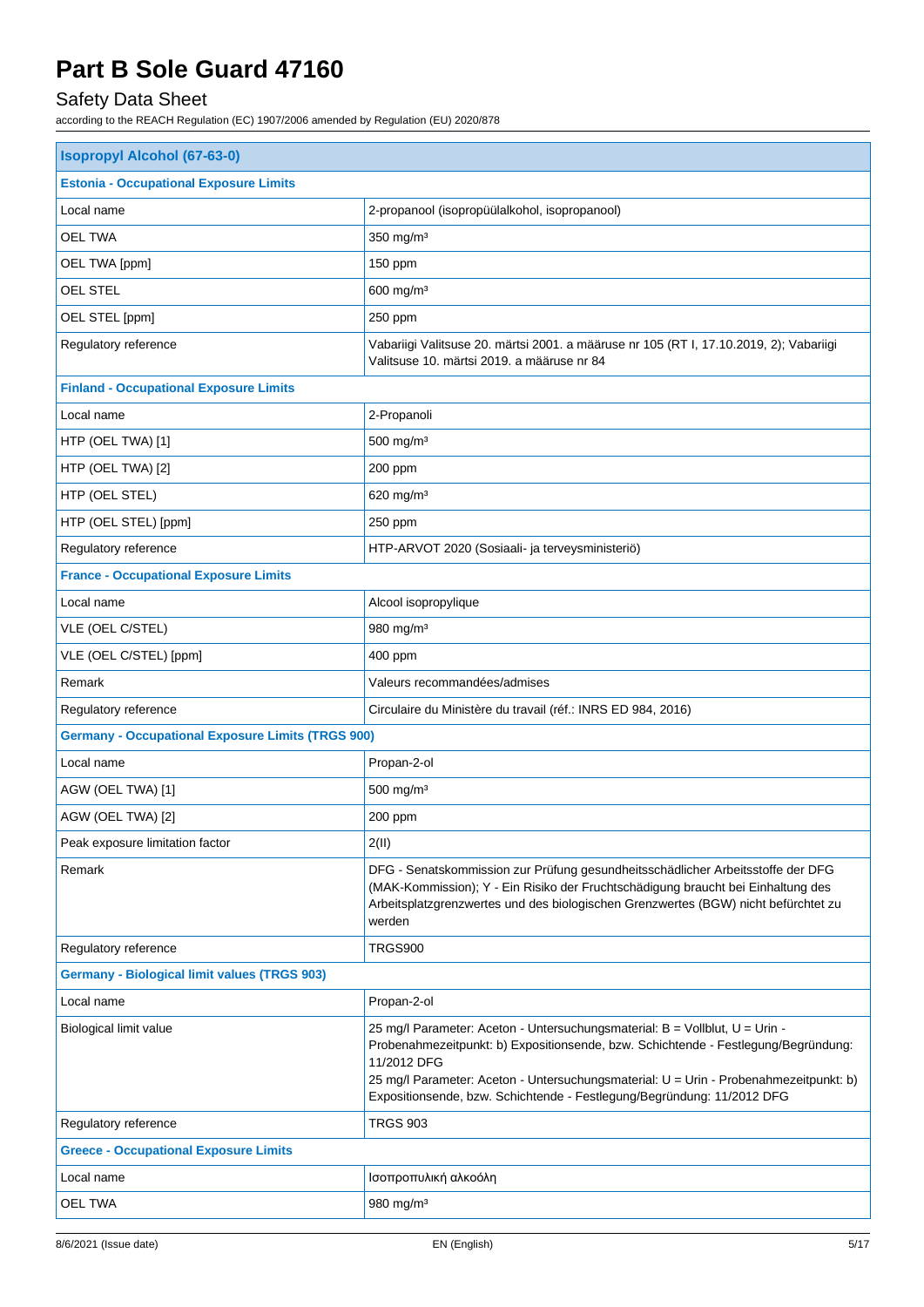## Safety Data Sheet

| <b>Isopropyl Alcohol (67-63-0)</b>              |                                                                                                                                                                                                                                                                 |  |
|-------------------------------------------------|-----------------------------------------------------------------------------------------------------------------------------------------------------------------------------------------------------------------------------------------------------------------|--|
| OEL TWA [ppm]                                   | 400 ppm                                                                                                                                                                                                                                                         |  |
| OEL STEL                                        | 1225 mg/m <sup>3</sup>                                                                                                                                                                                                                                          |  |
| OEL STEL [ppm]                                  | 500 ppm                                                                                                                                                                                                                                                         |  |
| Regulatory reference                            | Π.Δ. 90/1999 - Προστασία της υγείας των εργαζομένων που εκτίθενται σε ορισμένους<br>χημικούς παράγοντες κατά τη διάρκεια της εργασίας τους                                                                                                                      |  |
| <b>Hungary - Occupational Exposure Limits</b>   |                                                                                                                                                                                                                                                                 |  |
| Local name                                      | IZOPROPIL-ALKOHOL                                                                                                                                                                                                                                               |  |
| AK (OEL TWA)                                    | 500 mg/m <sup>3</sup>                                                                                                                                                                                                                                           |  |
| CK (OEL STEL)                                   | 1000 mg/m <sup>3</sup>                                                                                                                                                                                                                                          |  |
| Regulatory reference                            | 5/2020. (II. 6.) ITM rendelet - A kémiai kóroki tényezők hatásának kitett munkavállalók<br>egészségének és biztonságának védelméről                                                                                                                             |  |
| <b>Hungary - Biological Exposure Indices</b>    |                                                                                                                                                                                                                                                                 |  |
| Local name                                      | Izopropil-alkohol (2-Propanol)                                                                                                                                                                                                                                  |  |
| BEI                                             | 25 mg/l Biológiai expozíciós (hatás) mutató: aceton - Biológiai minta: vizeletben -<br>Mintavétel ideje: m.v. (műszak végén)<br>430 µmol/l Biológiai expozíciós (hatás) mutató: aceton - Biológiai minta: vizeletben -<br>Mintavétel ideje: m.v. (műszak végén) |  |
| Remark                                          | A foglalkozási vegyi expozíció esetén ajánlott biológiai expozíciós és hatásmutatók<br>határértékei                                                                                                                                                             |  |
| Regulatory reference                            | 5/2020. (II. 6.) ITM rendelet - A kémiai kóroki tényezők hatásának kitett munkavállalók<br>egészségének és biztonságának védelméről                                                                                                                             |  |
| <b>Ireland - Occupational Exposure Limits</b>   |                                                                                                                                                                                                                                                                 |  |
| Local name                                      | Isopropyl alcohol [Propan-2-ol]                                                                                                                                                                                                                                 |  |
| OEL TWA [2]                                     | 200 ppm                                                                                                                                                                                                                                                         |  |
| OEL STEL [ppm]                                  | 400 ppm                                                                                                                                                                                                                                                         |  |
| Regulatory reference                            | Chemical Agents Code of Practice 2021                                                                                                                                                                                                                           |  |
| <b>Ireland - Biological limit values</b>        |                                                                                                                                                                                                                                                                 |  |
| Local name                                      | 2-Propanol                                                                                                                                                                                                                                                      |  |
| <b>BLV</b>                                      | 40 mg/l Parameter: acetone - Medium: urine - Sampling time: End of shift at end of<br>workweek - Notations: B (Background), Ns (Non-specific)                                                                                                                   |  |
| Regulatory reference                            | Biological Monitoring Guidelines (HSA, 2011)                                                                                                                                                                                                                    |  |
| <b>Latvia - Occupational Exposure Limits</b>    |                                                                                                                                                                                                                                                                 |  |
| Local name                                      | Izopropanols (2-propanols, izopropilspirts, 1-metil-1-etanols)                                                                                                                                                                                                  |  |
| <b>OEL TWA</b>                                  | $350$ mg/m <sup>3</sup>                                                                                                                                                                                                                                         |  |
| OEL STEL                                        | 600 mg/m <sup>3</sup>                                                                                                                                                                                                                                           |  |
| Regulatory reference                            | Ministru kabineta 2007. gada 15. maija noteikumiem Nr. 325 (Grozījumi Ministru kabineta<br>2011. gada 1. februārī noteikumiem Nr. 92)                                                                                                                           |  |
| <b>Lithuania - Occupational Exposure Limits</b> |                                                                                                                                                                                                                                                                 |  |
| Local name                                      | 2-propanolis (izopropanolis, izopropilo alkoholis)                                                                                                                                                                                                              |  |
| IPRV (OEL TWA)                                  | $350$ mg/m <sup>3</sup>                                                                                                                                                                                                                                         |  |
| IPRV (OEL TWA) [ppm]                            | 150 ppm                                                                                                                                                                                                                                                         |  |
| TPRV (OEL STEL)                                 | $600$ mg/m <sup>3</sup>                                                                                                                                                                                                                                         |  |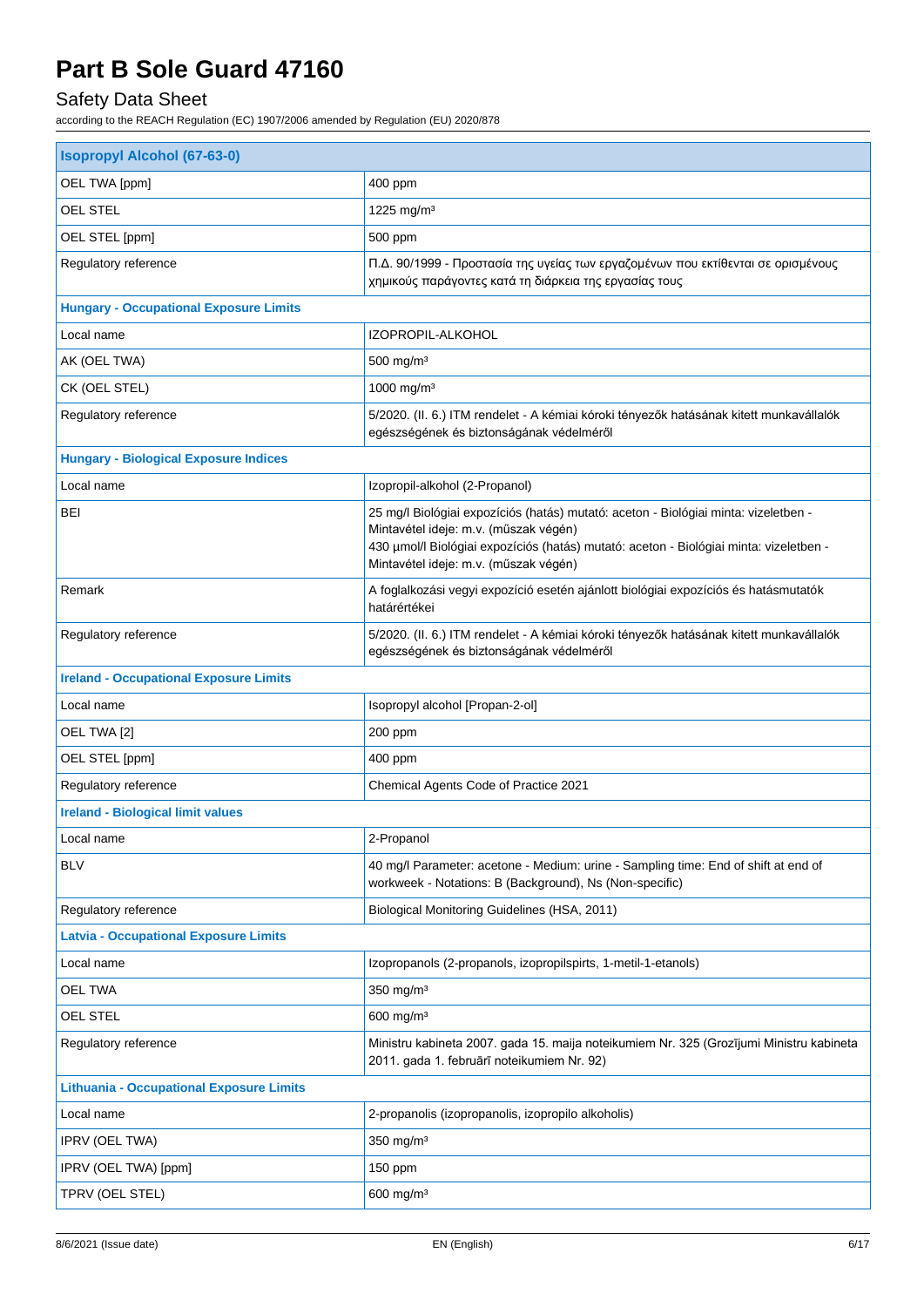## Safety Data Sheet

| 250 ppm<br>LIETUVOS HIGIENOS NORMA HN 23:2011 (Nr. V-695/A1-272, 2018-06-12)<br>Propan-2-ol (izopropylowy alkohol)<br>$900$ mg/m <sup>3</sup><br>1200 mg/m <sup>3</sup><br>Dz. U. 2018 poz. 1286<br>2-Propanol (isopropanol ou álcool isopropílico)<br>200 ppm<br>400 ppm<br>A4 (Agente não classificável como carcinogénico no Homem); IBE (Índice biológico de<br>exposição)<br>Norma Portuguesa NP 1796:2014<br>2-Propanol<br>40 mg/l Parâmetro: Acetona - Meio: urina - Momento da amostragem: Fim do turno no fim<br>da semana de trabalho - Notaçao: Vb (Valor basal), Ne (Não específico)<br>Norma Portuguesa NP 1796:2014<br>Alcool izopropilic/2-Propanol<br>200 mg/m <sup>3</sup><br>81 ppm<br>500 mg/m <sup>3</sup><br>203 ppm<br>Hotărârea Guvernului nr. 1.218/2006 (Hotărârea nr. 53/2021)<br>Alcool izopropilic<br>50 mg/l Indicador biologic: Acetonă - Material biologic: urină - Momentul recoltarii: sfârșit<br>de schimb<br>Hotărârea Guvernului nr. 1.218/2006 (Hotărârea nr. 584/2018) | <b>Isopropyl Alcohol (67-63-0)</b>             |  |  |  |
|--------------------------------------------------------------------------------------------------------------------------------------------------------------------------------------------------------------------------------------------------------------------------------------------------------------------------------------------------------------------------------------------------------------------------------------------------------------------------------------------------------------------------------------------------------------------------------------------------------------------------------------------------------------------------------------------------------------------------------------------------------------------------------------------------------------------------------------------------------------------------------------------------------------------------------------------------------------------------------------------------------------|------------------------------------------------|--|--|--|
|                                                                                                                                                                                                                                                                                                                                                                                                                                                                                                                                                                                                                                                                                                                                                                                                                                                                                                                                                                                                              | TPRV (OEL STEL) [ppm]                          |  |  |  |
|                                                                                                                                                                                                                                                                                                                                                                                                                                                                                                                                                                                                                                                                                                                                                                                                                                                                                                                                                                                                              | Regulatory reference                           |  |  |  |
|                                                                                                                                                                                                                                                                                                                                                                                                                                                                                                                                                                                                                                                                                                                                                                                                                                                                                                                                                                                                              | <b>Poland - Occupational Exposure Limits</b>   |  |  |  |
|                                                                                                                                                                                                                                                                                                                                                                                                                                                                                                                                                                                                                                                                                                                                                                                                                                                                                                                                                                                                              | Local name                                     |  |  |  |
|                                                                                                                                                                                                                                                                                                                                                                                                                                                                                                                                                                                                                                                                                                                                                                                                                                                                                                                                                                                                              | NDS (OEL TWA)                                  |  |  |  |
|                                                                                                                                                                                                                                                                                                                                                                                                                                                                                                                                                                                                                                                                                                                                                                                                                                                                                                                                                                                                              | NDSCh (OEL STEL)                               |  |  |  |
|                                                                                                                                                                                                                                                                                                                                                                                                                                                                                                                                                                                                                                                                                                                                                                                                                                                                                                                                                                                                              | Regulatory reference                           |  |  |  |
|                                                                                                                                                                                                                                                                                                                                                                                                                                                                                                                                                                                                                                                                                                                                                                                                                                                                                                                                                                                                              | <b>Portugal - Occupational Exposure Limits</b> |  |  |  |
|                                                                                                                                                                                                                                                                                                                                                                                                                                                                                                                                                                                                                                                                                                                                                                                                                                                                                                                                                                                                              | Local name                                     |  |  |  |
|                                                                                                                                                                                                                                                                                                                                                                                                                                                                                                                                                                                                                                                                                                                                                                                                                                                                                                                                                                                                              | OEL TWA [ppm]                                  |  |  |  |
|                                                                                                                                                                                                                                                                                                                                                                                                                                                                                                                                                                                                                                                                                                                                                                                                                                                                                                                                                                                                              | OEL STEL [ppm]                                 |  |  |  |
|                                                                                                                                                                                                                                                                                                                                                                                                                                                                                                                                                                                                                                                                                                                                                                                                                                                                                                                                                                                                              | Remark                                         |  |  |  |
|                                                                                                                                                                                                                                                                                                                                                                                                                                                                                                                                                                                                                                                                                                                                                                                                                                                                                                                                                                                                              | Regulatory reference                           |  |  |  |
|                                                                                                                                                                                                                                                                                                                                                                                                                                                                                                                                                                                                                                                                                                                                                                                                                                                                                                                                                                                                              | <b>Portugal - Biological Exposure Indices</b>  |  |  |  |
|                                                                                                                                                                                                                                                                                                                                                                                                                                                                                                                                                                                                                                                                                                                                                                                                                                                                                                                                                                                                              | Local name                                     |  |  |  |
|                                                                                                                                                                                                                                                                                                                                                                                                                                                                                                                                                                                                                                                                                                                                                                                                                                                                                                                                                                                                              | BEI                                            |  |  |  |
|                                                                                                                                                                                                                                                                                                                                                                                                                                                                                                                                                                                                                                                                                                                                                                                                                                                                                                                                                                                                              | Regulatory reference                           |  |  |  |
|                                                                                                                                                                                                                                                                                                                                                                                                                                                                                                                                                                                                                                                                                                                                                                                                                                                                                                                                                                                                              | <b>Romania - Occupational Exposure Limits</b>  |  |  |  |
|                                                                                                                                                                                                                                                                                                                                                                                                                                                                                                                                                                                                                                                                                                                                                                                                                                                                                                                                                                                                              | Local name                                     |  |  |  |
|                                                                                                                                                                                                                                                                                                                                                                                                                                                                                                                                                                                                                                                                                                                                                                                                                                                                                                                                                                                                              | <b>OEL TWA</b>                                 |  |  |  |
|                                                                                                                                                                                                                                                                                                                                                                                                                                                                                                                                                                                                                                                                                                                                                                                                                                                                                                                                                                                                              | OEL TWA [ppm]                                  |  |  |  |
|                                                                                                                                                                                                                                                                                                                                                                                                                                                                                                                                                                                                                                                                                                                                                                                                                                                                                                                                                                                                              | <b>OEL STEL</b>                                |  |  |  |
|                                                                                                                                                                                                                                                                                                                                                                                                                                                                                                                                                                                                                                                                                                                                                                                                                                                                                                                                                                                                              | OEL STEL [ppm]                                 |  |  |  |
|                                                                                                                                                                                                                                                                                                                                                                                                                                                                                                                                                                                                                                                                                                                                                                                                                                                                                                                                                                                                              | Regulatory reference                           |  |  |  |
|                                                                                                                                                                                                                                                                                                                                                                                                                                                                                                                                                                                                                                                                                                                                                                                                                                                                                                                                                                                                              | <b>Romania - Biological limit values</b>       |  |  |  |
|                                                                                                                                                                                                                                                                                                                                                                                                                                                                                                                                                                                                                                                                                                                                                                                                                                                                                                                                                                                                              | Local name                                     |  |  |  |
|                                                                                                                                                                                                                                                                                                                                                                                                                                                                                                                                                                                                                                                                                                                                                                                                                                                                                                                                                                                                              | <b>BLV</b>                                     |  |  |  |
|                                                                                                                                                                                                                                                                                                                                                                                                                                                                                                                                                                                                                                                                                                                                                                                                                                                                                                                                                                                                              | Regulatory reference                           |  |  |  |
|                                                                                                                                                                                                                                                                                                                                                                                                                                                                                                                                                                                                                                                                                                                                                                                                                                                                                                                                                                                                              | <b>Slovakia - Occupational Exposure Limits</b> |  |  |  |
| Izopropylalkohol (propán-2-ol)                                                                                                                                                                                                                                                                                                                                                                                                                                                                                                                                                                                                                                                                                                                                                                                                                                                                                                                                                                               | Local name                                     |  |  |  |
| 500 mg/m <sup>3</sup>                                                                                                                                                                                                                                                                                                                                                                                                                                                                                                                                                                                                                                                                                                                                                                                                                                                                                                                                                                                        | NPHV (OEL TWA) [1]                             |  |  |  |
| 200 ppm                                                                                                                                                                                                                                                                                                                                                                                                                                                                                                                                                                                                                                                                                                                                                                                                                                                                                                                                                                                                      | NPHV (OEL TWA) [2]                             |  |  |  |
| 1000 mg/m <sup>3</sup>                                                                                                                                                                                                                                                                                                                                                                                                                                                                                                                                                                                                                                                                                                                                                                                                                                                                                                                                                                                       | NPHV (OEL STEL)                                |  |  |  |
| 400 ppm                                                                                                                                                                                                                                                                                                                                                                                                                                                                                                                                                                                                                                                                                                                                                                                                                                                                                                                                                                                                      | NPHV (OEL STEL) [ppm]                          |  |  |  |
| Nariadenie vlády č. 355/2006 Z. z. (236/2020 Z. z.)                                                                                                                                                                                                                                                                                                                                                                                                                                                                                                                                                                                                                                                                                                                                                                                                                                                                                                                                                          | Regulatory reference                           |  |  |  |
| <b>Slovenia - Occupational Exposure Limits</b>                                                                                                                                                                                                                                                                                                                                                                                                                                                                                                                                                                                                                                                                                                                                                                                                                                                                                                                                                               |                                                |  |  |  |
| propan-2-ol (izopropilalkohol; izopropanol)                                                                                                                                                                                                                                                                                                                                                                                                                                                                                                                                                                                                                                                                                                                                                                                                                                                                                                                                                                  | Local name                                     |  |  |  |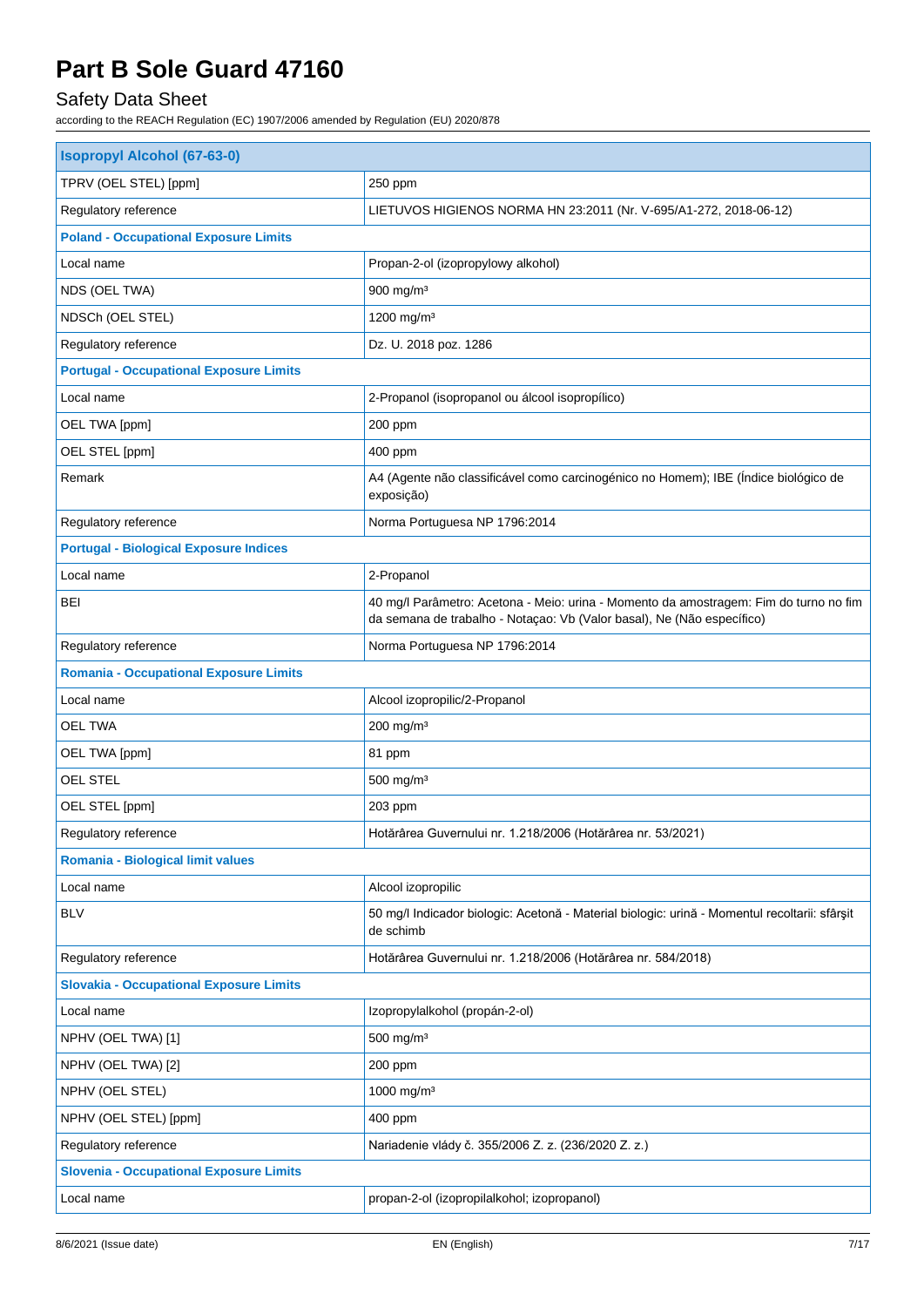## Safety Data Sheet

| <b>Isopropyl Alcohol (67-63-0)</b>           |                                                                                                                                                                                                                                                                                                                                                                                                                                                                                                         |  |  |
|----------------------------------------------|---------------------------------------------------------------------------------------------------------------------------------------------------------------------------------------------------------------------------------------------------------------------------------------------------------------------------------------------------------------------------------------------------------------------------------------------------------------------------------------------------------|--|--|
| <b>OEL TWA</b>                               | 500 mg/m <sup>3</sup>                                                                                                                                                                                                                                                                                                                                                                                                                                                                                   |  |  |
| OEL TWA [ppm]                                | 200 ppm                                                                                                                                                                                                                                                                                                                                                                                                                                                                                                 |  |  |
| <b>OEL STEL</b>                              | 1000 mg/m <sup>3</sup>                                                                                                                                                                                                                                                                                                                                                                                                                                                                                  |  |  |
| OEL STEL [ppm]                               | 400 ppm                                                                                                                                                                                                                                                                                                                                                                                                                                                                                                 |  |  |
| Remark                                       | Y (Snovi, pri katerih ni nevarnosti za zarodek ob upoštevanju mejnih vrednosti in bat<br>vrednosti), BAT (Biološka mejna vrednost)                                                                                                                                                                                                                                                                                                                                                                      |  |  |
| Regulatory reference                         | Uradni list RS, št. 72/2021 z dne 11.5.2021                                                                                                                                                                                                                                                                                                                                                                                                                                                             |  |  |
| Slovenia - Biological limit values           |                                                                                                                                                                                                                                                                                                                                                                                                                                                                                                         |  |  |
| Local name                                   | 2-propanol                                                                                                                                                                                                                                                                                                                                                                                                                                                                                              |  |  |
| <b>BLV</b>                                   | 25 mg/l Parameter: aceton - Biološki vzorec: kri - Čas vzorčenja: ob koncu delovne<br>izmene<br>25 mg/l Parameter: aceton - Biološki vzorec: urin - Čas vzorčenja: ob koncu delovne<br>izmene                                                                                                                                                                                                                                                                                                           |  |  |
| Regulatory reference                         | Uradni list RS, št. 72/2021 z dne 11.5.2021                                                                                                                                                                                                                                                                                                                                                                                                                                                             |  |  |
| <b>Spain - Occupational Exposure Limits</b>  |                                                                                                                                                                                                                                                                                                                                                                                                                                                                                                         |  |  |
| Local name                                   | Isopropanol (Alcohol isopropílico)                                                                                                                                                                                                                                                                                                                                                                                                                                                                      |  |  |
| VLA-ED (OEL TWA) [1]                         | 500 mg/m <sup>3</sup>                                                                                                                                                                                                                                                                                                                                                                                                                                                                                   |  |  |
| VLA-ED (OEL TWA) [2]                         | 200 ppm                                                                                                                                                                                                                                                                                                                                                                                                                                                                                                 |  |  |
| VLA-EC (OEL STEL)                            | 1000 mg/m <sup>3</sup>                                                                                                                                                                                                                                                                                                                                                                                                                                                                                  |  |  |
| VLA-EC (OEL STEL) [ppm]                      | 400 ppm                                                                                                                                                                                                                                                                                                                                                                                                                                                                                                 |  |  |
| Remark                                       | VLB® (Agente químico que tiene Valor Límite Biológico), s (Esta sustancia tiene prohibida<br>total o parcialmente su comercialización y uso como fitosanitario y/o como biocida. Para<br>una información detallada acerca de las prohibiciones consúltese: Base de datos de<br>productos biocidas: http://www.msssi.gob.es/ciudadanos/productos.do?tipo=plaguicidas<br>Base de datos de productos fitosanitarios<br>http://www.magrama.gob.es/agricultura/pags/fitos/registro/fichas/pdf/Lista_sa.pdf). |  |  |
| Regulatory reference                         | Límites de Exposición Profesional para Agentes Químicos en España 2021. INSHT                                                                                                                                                                                                                                                                                                                                                                                                                           |  |  |
| <b>Spain - Biological limit values</b>       |                                                                                                                                                                                                                                                                                                                                                                                                                                                                                                         |  |  |
| Local name                                   | Isopropanol (Alcohol isopropílico)                                                                                                                                                                                                                                                                                                                                                                                                                                                                      |  |  |
| <b>BLV</b>                                   | 40 mg/l Parámetro: Acetona - Medio: Orina - Momento de muestreo: Final de la semana<br>laboral - Notas: F (Fondo. El indicador está generalmente presente en cantidades<br>detectables en personas no expuestas laboraboralmente. Estos niveles de fondo están<br>considerados en el valor VLB), I (Significa que el indicador biológico es inespecífico<br>puesto que puede encontrarse después de la exposición a otros agentes químicos)                                                             |  |  |
| Regulatory reference                         | Límites de Exposición Profesional para Agentes Químicos en España 2021. INSHT                                                                                                                                                                                                                                                                                                                                                                                                                           |  |  |
| <b>Sweden - Occupational Exposure Limits</b> |                                                                                                                                                                                                                                                                                                                                                                                                                                                                                                         |  |  |
| Local name                                   | Isopropanol                                                                                                                                                                                                                                                                                                                                                                                                                                                                                             |  |  |
| NGV (OEL TWA)                                | 350 mg/m <sup>3</sup>                                                                                                                                                                                                                                                                                                                                                                                                                                                                                   |  |  |
| NGV (OEL TWA) [ppm]                          | 150 ppm                                                                                                                                                                                                                                                                                                                                                                                                                                                                                                 |  |  |
| KTV (OEL STEL)                               | 600 mg/m <sup>3</sup>                                                                                                                                                                                                                                                                                                                                                                                                                                                                                   |  |  |
| KTV (OEL STEL) [ppm]                         | 250 ppm                                                                                                                                                                                                                                                                                                                                                                                                                                                                                                 |  |  |
| Regulatory reference                         | Hygieniska gränsvärden (AFS 2018:1)                                                                                                                                                                                                                                                                                                                                                                                                                                                                     |  |  |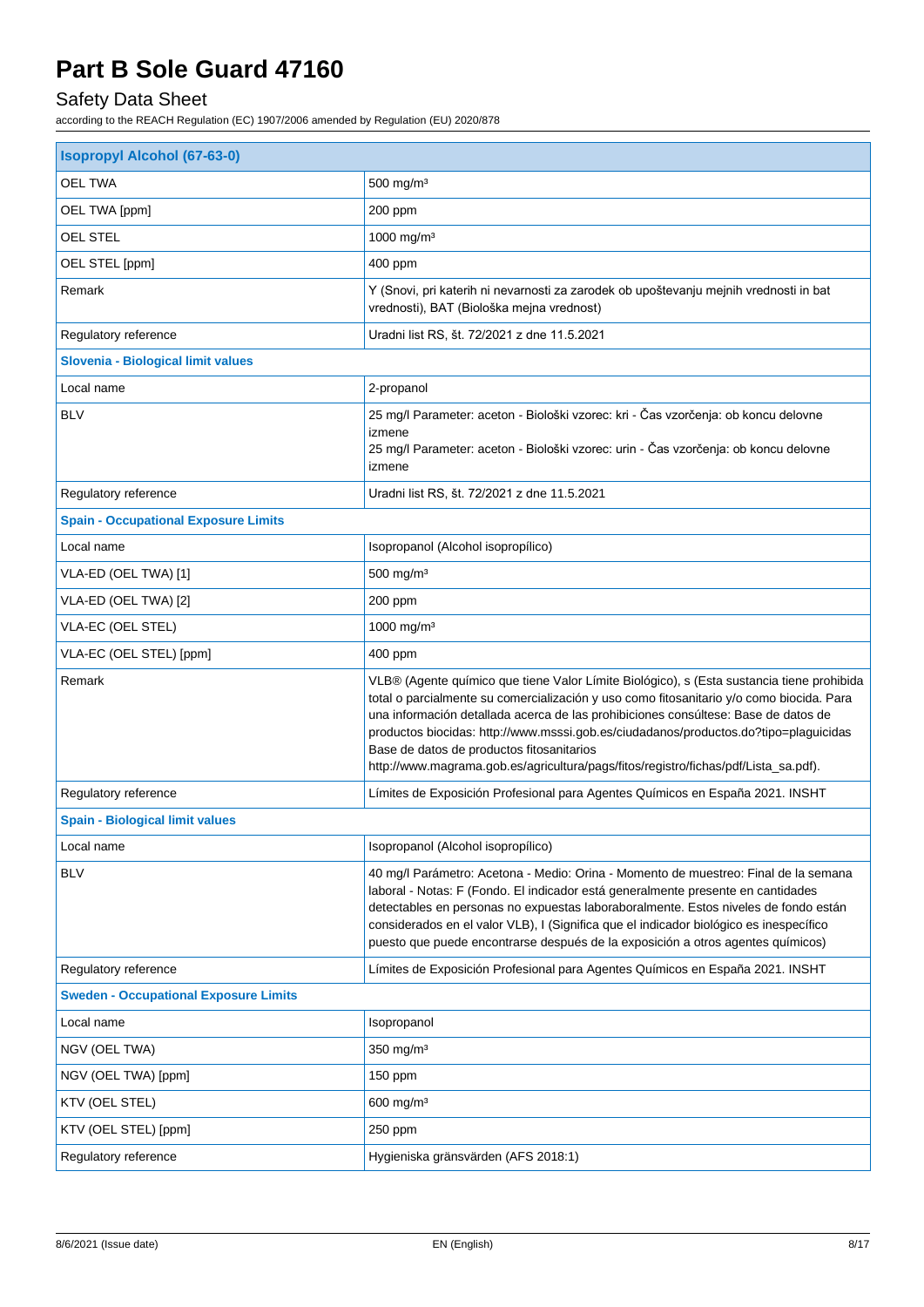## Safety Data Sheet

| <b>Isopropyl Alcohol (67-63-0)</b>                   |                                                                                                                                                                 |  |
|------------------------------------------------------|-----------------------------------------------------------------------------------------------------------------------------------------------------------------|--|
| <b>United Kingdom - Occupational Exposure Limits</b> |                                                                                                                                                                 |  |
| Local name                                           | Propan-2-ol                                                                                                                                                     |  |
| WEL TWA (OEL TWA) [1]                                | 999 mg/m <sup>3</sup>                                                                                                                                           |  |
| WEL TWA (OEL TWA) [2]                                | 400 ppm                                                                                                                                                         |  |
| WEL STEL (OEL STEL)                                  | 1250 mg/m <sup>3</sup>                                                                                                                                          |  |
| WEL STEL (OEL STEL) [ppm]                            | 500 ppm                                                                                                                                                         |  |
| Regulatory reference                                 | EH40/2005 (Fourth edition, 2020). HSE                                                                                                                           |  |
| <b>USA - ACGIH - Occupational Exposure Limits</b>    |                                                                                                                                                                 |  |
| Local name                                           | 2-Propanol                                                                                                                                                      |  |
| ACGIH OEL TWA [ppm]                                  | 200 ppm                                                                                                                                                         |  |
| ACGIH OEL STEL [ppm]                                 | 400 ppm                                                                                                                                                         |  |
| Remark (ACGIH)                                       | TLV® Basis: Eye & URT irr; CNS impair. Notations: A4 (Not classifiable as a Human<br>Carcinogen); BEI                                                           |  |
| Regulatory reference                                 | ACGIH 2021                                                                                                                                                      |  |
| <b>USA - ACGIH - Biological Exposure Indices</b>     |                                                                                                                                                                 |  |
| Local name                                           | 2-PROPANOL                                                                                                                                                      |  |
| <b>BEI</b>                                           | 40 mg/l Parameter: Acetone - Medium: urine - Sampling time: End of shift at end of<br>workweek - Notations: B, Ns                                               |  |
| Regulatory reference                                 | ACGIH 2021                                                                                                                                                      |  |
| Carbon Black (nanomaterial) (1333-86-4)              |                                                                                                                                                                 |  |
| <b>Belgium - Occupational Exposure Limits</b>        |                                                                                                                                                                 |  |
| Local name                                           | Carbone (noir de) # Koolzwart                                                                                                                                   |  |
| <b>OEL TWA</b>                                       | $3$ mg/m <sup>3</sup>                                                                                                                                           |  |
| Regulatory reference                                 | Koninklijk besluit/Arrêté royal 19/11/2020                                                                                                                      |  |
| <b>Croatia - Occupational Exposure Limits</b>        |                                                                                                                                                                 |  |
| Local name                                           | Ugljik-crni                                                                                                                                                     |  |
| GVI (OEL TWA) [1]                                    | $3.5$ mg/m <sup>3</sup>                                                                                                                                         |  |
| KGVI (OEL STEL)                                      | $7$ mg/m $3$                                                                                                                                                    |  |
| Regulatory reference                                 | Pravilnik o izmjenama i dopunama Pravilnika o graničnim vrijednostima izloženosti<br>opasnim tvarima pri radu i o biološkim graničnim vrijednostima (NN 1/2021) |  |
| <b>Czech Republic - Occupational Exposure Limits</b> |                                                                                                                                                                 |  |
| Local name                                           | Amorfní uhlík (Carbon Black)                                                                                                                                    |  |
| PEL (OEL TWA)                                        | $10 \text{ mg/m}^3$                                                                                                                                             |  |
| Remark                                               | Prachy s převážně nespecifickým účinkem.                                                                                                                        |  |
| Regulatory reference                                 | Nařízení vlády č. 361/2007 Sb. (Předpis 195/2021 Sb.)                                                                                                           |  |
| <b>Denmark - Occupational Exposure Limits</b>        |                                                                                                                                                                 |  |
| Local name                                           | Carbon black                                                                                                                                                    |  |
| OEL TWA [1]                                          | $3.5 \text{ mg/m}^3$                                                                                                                                            |  |
| Remark                                               | K (betyder, at stoffet anses for at kunne være kræftfremkaldende)                                                                                               |  |
| Regulatory reference                                 | BEK nr 1426 af 28. juni 2021                                                                                                                                    |  |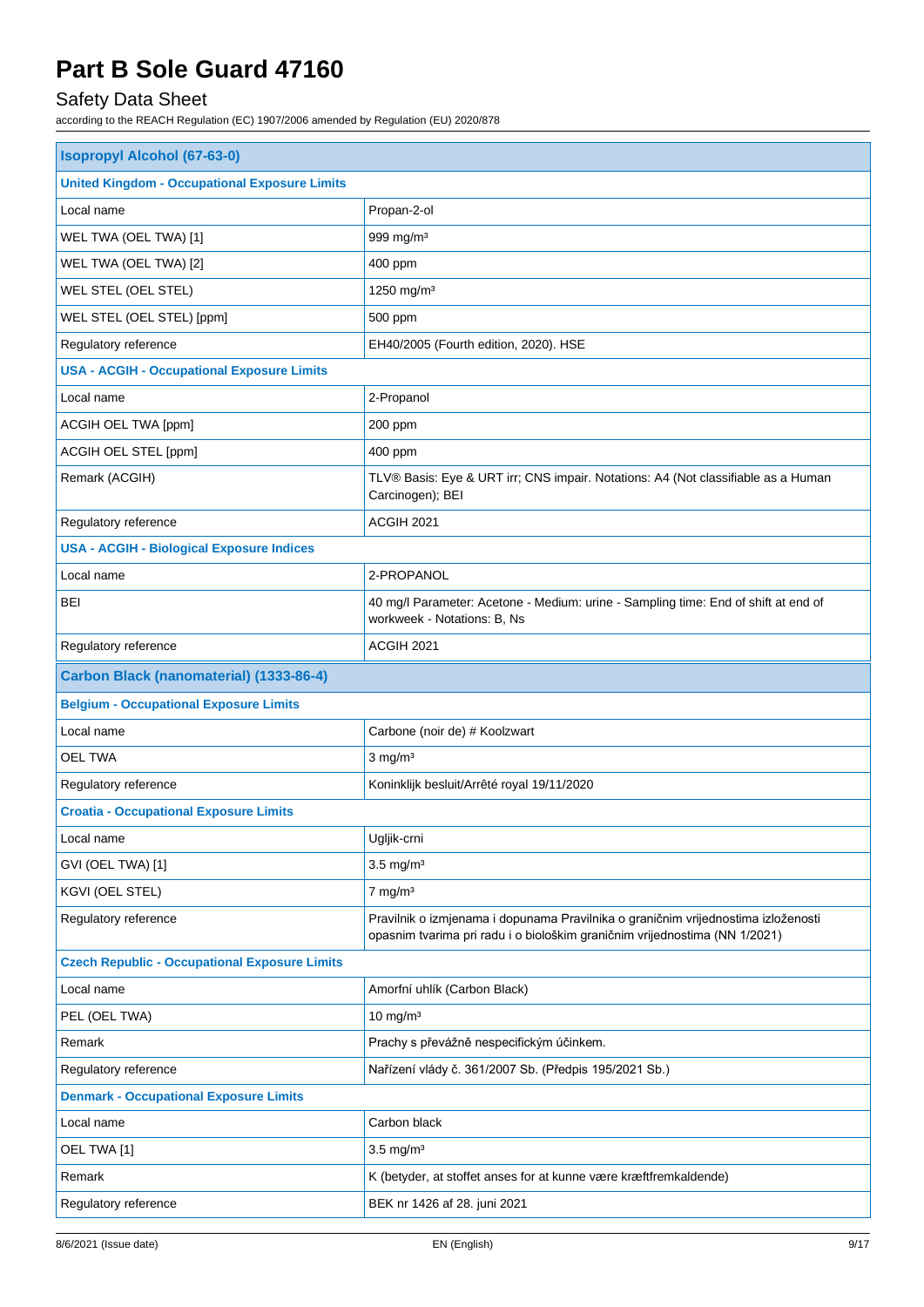## Safety Data Sheet

| Carbon Black (nanomaterial) (1333-86-4)        |                                                                                                                                                 |  |
|------------------------------------------------|-------------------------------------------------------------------------------------------------------------------------------------------------|--|
| <b>Finland - Occupational Exposure Limits</b>  |                                                                                                                                                 |  |
| Local name                                     | Nokimusta                                                                                                                                       |  |
| HTP (OEL TWA) [1]                              | $3.5$ mg/m <sup>3</sup>                                                                                                                         |  |
| HTP (OEL STEL)                                 | $7 \text{ mg/m}^3$                                                                                                                              |  |
| Regulatory reference                           | HTP-ARVOT 2020 (Sosiaali- ja terveysministeriö)                                                                                                 |  |
| <b>France - Occupational Exposure Limits</b>   |                                                                                                                                                 |  |
| Local name                                     | Noir de carbone                                                                                                                                 |  |
| VME (OEL TWA)                                  | $3.5$ mg/m <sup>3</sup>                                                                                                                         |  |
| Remark                                         | Valeurs recommandées/admises                                                                                                                    |  |
| Regulatory reference                           | Circulaire du Ministère du travail (réf.: INRS ED 984, 2016)                                                                                    |  |
| <b>Greece - Occupational Exposure Limits</b>   |                                                                                                                                                 |  |
| Local name                                     | Αιθάλη                                                                                                                                          |  |
| <b>OEL TWA</b>                                 | $3.5 \text{ mg/m}^3$                                                                                                                            |  |
| <b>OEL STEL</b>                                | $7$ mg/m <sup>3</sup>                                                                                                                           |  |
| Regulatory reference                           | Π.Δ. 90/1999 - Προστασία της υγείας των εργαζομένων που εκτίθενται σε ορισμένους<br>χημικούς παράγοντες κατά τη διάρκεια της εργασίας τους      |  |
| <b>Hungary - Occupational Exposure Limits</b>  |                                                                                                                                                 |  |
| Local name                                     | Ipari korom ["Carbon Black"]                                                                                                                    |  |
| AK (OEL TWA)                                   | 3 mg/m <sup>3</sup> belélegezhető koncentráció                                                                                                  |  |
| Regulatory reference                           | 5/2020. (II. 6.) ITM rendelet - A kémiai kóroki tényezők hatásának kitett munkavállalók<br>egészségének és biztonságának védelméről             |  |
| <b>Ireland - Occupational Exposure Limits</b>  |                                                                                                                                                 |  |
| Local name                                     | Carbon black                                                                                                                                    |  |
| OEL TWA [1]                                    | 3 mg/m <sup>3</sup> I (Inhalable Fraction)                                                                                                      |  |
| Regulatory reference                           | Chemical Agents Code of Practice 2021                                                                                                           |  |
| <b>Poland - Occupational Exposure Limits</b>   |                                                                                                                                                 |  |
| Local name                                     | Sadza techniczna                                                                                                                                |  |
| NDS (OEL TWA)                                  | 4 mg/m <sup>3</sup> frakcja wdychalna                                                                                                           |  |
| Remark                                         | Frakcja wdychalna - frakcja aerozolu wnikająca przez nos i usta, która po zdeponowaniu<br>w drogach oddechowych stwarza zagrożenie dla zdrowia. |  |
| Regulatory reference                           | Dz. U. 2018 poz. 1286                                                                                                                           |  |
| <b>Portugal - Occupational Exposure Limits</b> |                                                                                                                                                 |  |
| Local name                                     | Carbono, preto (Negro de fumo)                                                                                                                  |  |
| <b>OEL TWA</b>                                 | 3 mg/m <sup>3</sup> I (Fraçao inalável)                                                                                                         |  |
| Remark                                         | A3 (Agente carcinogénico confirmado nos animais de laboratorio con relevância<br>desconhecida no Homem)                                         |  |
| Regulatory reference                           | Norma Portuguesa NP 1796:2014                                                                                                                   |  |
| <b>Spain - Occupational Exposure Limits</b>    |                                                                                                                                                 |  |
| Local name                                     | Negro de humo                                                                                                                                   |  |
| VLA-ED (OEL TWA) [1]                           | $3.5$ mg/m <sup>3</sup>                                                                                                                         |  |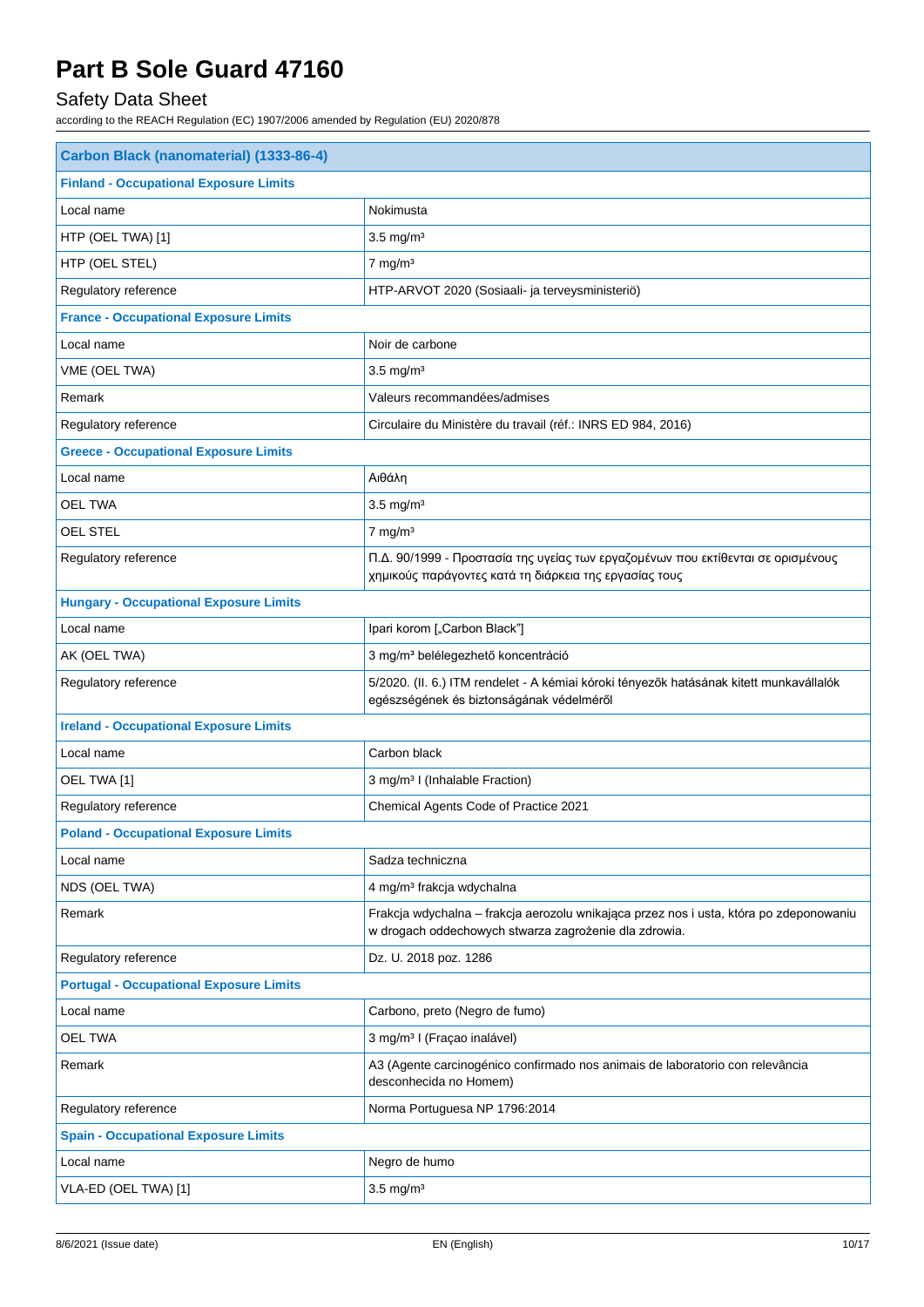### Safety Data Sheet

according to the REACH Regulation (EC) 1907/2006 amended by Regulation (EU) 2020/878

| Carbon Black (nanomaterial) (1333-86-4)              |                                                                                                         |  |  |  |
|------------------------------------------------------|---------------------------------------------------------------------------------------------------------|--|--|--|
| Regulatory reference                                 | Límites de Exposición Profesional para Agentes Químicos en España 2021. INSHT                           |  |  |  |
| <b>United Kingdom - Occupational Exposure Limits</b> |                                                                                                         |  |  |  |
| Local name                                           | Carbon black                                                                                            |  |  |  |
| WEL TWA (OEL TWA) [1]                                | $3.5 \text{ mg/m}^3$                                                                                    |  |  |  |
| WEL STEL (OEL STEL)                                  | $7 \text{ mg/m}^3$                                                                                      |  |  |  |
| Regulatory reference                                 | EH40/2005 (Fourth edition, 2020). HSE                                                                   |  |  |  |
| <b>USA - ACGIH - Occupational Exposure Limits</b>    |                                                                                                         |  |  |  |
| Local name                                           | Carbon black                                                                                            |  |  |  |
| ACGIH OEL TWA                                        | 3 mg/m <sup>3</sup> (I - Inhalable particulate matter)                                                  |  |  |  |
| Remark (ACGIH)                                       | TLV® Basis: Bronchitis. Notations: A3 (Confirmed Animal Carcinogen with Unknown<br>Relevance to Humans) |  |  |  |
| Regulatory reference                                 | ACGIH 2021                                                                                              |  |  |  |

#### **8.1.2. Recommended monitoring procedures**

No additional information available

#### **8.1.3. Air contaminants formed**

No additional information available

**8.1.4. DNEL and PNEC** No additional information available

### **8.1.5. Control banding**

No additional information available

#### **8.2. Exposure controls**

#### **8.2.1. Appropriate engineering controls**

#### **Appropriate engineering controls:**

Ensure good ventilation of the work station.

#### **8.2.2. Personal protection equipment**

#### **Personal protective equipment:**

Gloves. Use breathing mask and filter suitable for organic gases and vapours. Safety glasses.

#### **Personal protective equipment symbol(s):**



#### **8.2.2.1. Eye and face protection**

#### **Eye protection:**

Wear eye glasses with side protection according to EN 166.

### **8.2.2.2. Skin protection**

#### **Skin and body protection:**

Long-sleeved apron/clothing with liquid tight type 3, protective against liquid chemicals (tested EN 14605)

#### **Hand protection:**

Protective gloves. EN 374. Butyl rubber. Break through time: ≥ 480 min. Layer thickness : >1,1 mm

#### **8.2.2.3. Respiratory protection**

#### **Respiratory protection:**

This product should not be used under conditions of poor ventilation unless a protective mask with an appropriate gas filter (i.e. type A1 according to standard EN 14387) is used.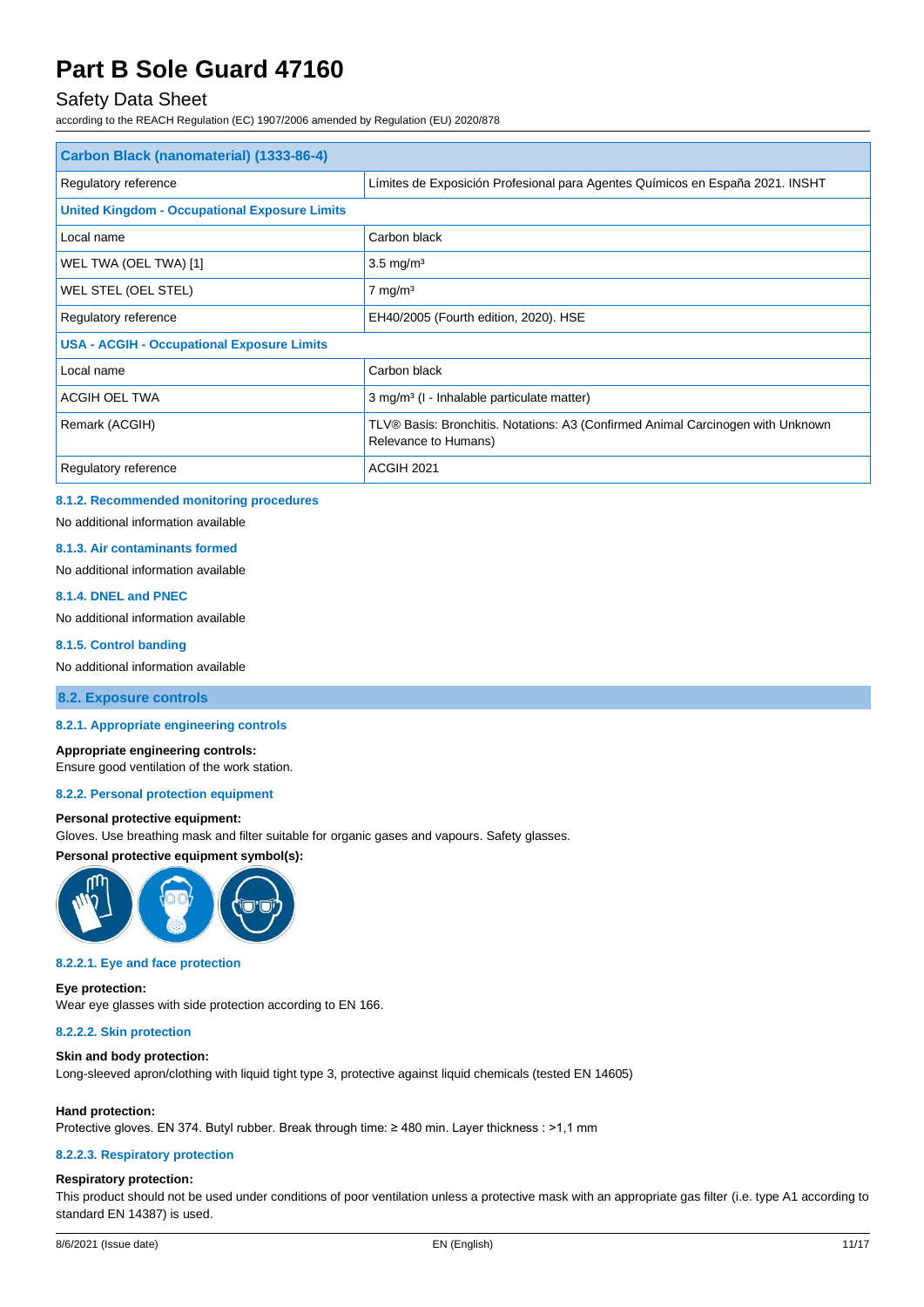### Safety Data Sheet

according to the REACH Regulation (EC) 1907/2006 amended by Regulation (EU) 2020/878

#### **8.2.2.4. Thermal hazards**

No additional information available

### **8.2.3. Environmental exposure controls**

#### **Environmental exposure controls:**

Avoid release to the environment.

### **SECTION 9: Physical and chemical properties**

#### **9.1. Information on basic physical and chemical properties**

| Physical state                                  | Liquid                     |
|-------------------------------------------------|----------------------------|
| Colour                                          | light blue.                |
| Appearance                                      | Clear. Viscous liquid.     |
| Odour                                           | slight. Ammonia odour.     |
| Odour threshold                                 | Not available              |
| Melting point                                   | Not applicable             |
| Freezing point                                  | Not available              |
| Boiling point                                   | Not available              |
| Flammability                                    | Not available              |
| <b>Explosive limits</b>                         | Not available              |
| Lower explosive limit (LEL)                     | Not available              |
| Upper explosive limit (UEL)                     | Not available              |
| Flash point                                     | 110 °C                     |
| Auto-ignition temperature                       | Not available              |
| Decomposition temperature                       | Not available              |
| pH                                              | Not available              |
| Viscosity, kinematic                            | Not available              |
| Viscosity, dynamic                              | $200 - 1000$ mPa $\cdot$ s |
| Solubility                                      | Not available              |
| Partition coefficient n-octanol/water (Log Kow) | Not available              |
| Vapour pressure                                 | Not available              |
| Vapour pressure at 50 °C                        | Not available              |
| Density                                         | Not available              |
| Relative density                                | 1.024 $g/cm3$              |
| Relative vapour density at 20 °C                | Not available              |
| Particle size                                   | Not applicable             |
| Particle size distribution                      | Not applicable             |
| Particle shape                                  | Not applicable             |
| Particle aspect ratio                           | Not applicable             |
| Particle aggregation state                      | Not applicable             |
| Particle agglomeration state                    | Not applicable             |
| Particle specific surface area                  | Not applicable             |
| Particle dustiness                              | Not applicable             |
|                                                 |                            |

#### **9.2. Other information**

#### **9.2.1. Information with regard to physical hazard classes**

No additional information available

### **9.2.2. Other safety characteristics**

Relative evaporation rate (water=1) : < 1

### **SECTION 10: Stability and reactivity**

#### **10.1. Reactivity**

The product is non-reactive under normal conditions of use, storage and transport.

#### **10.2. Chemical stability**

Stable under normal conditions.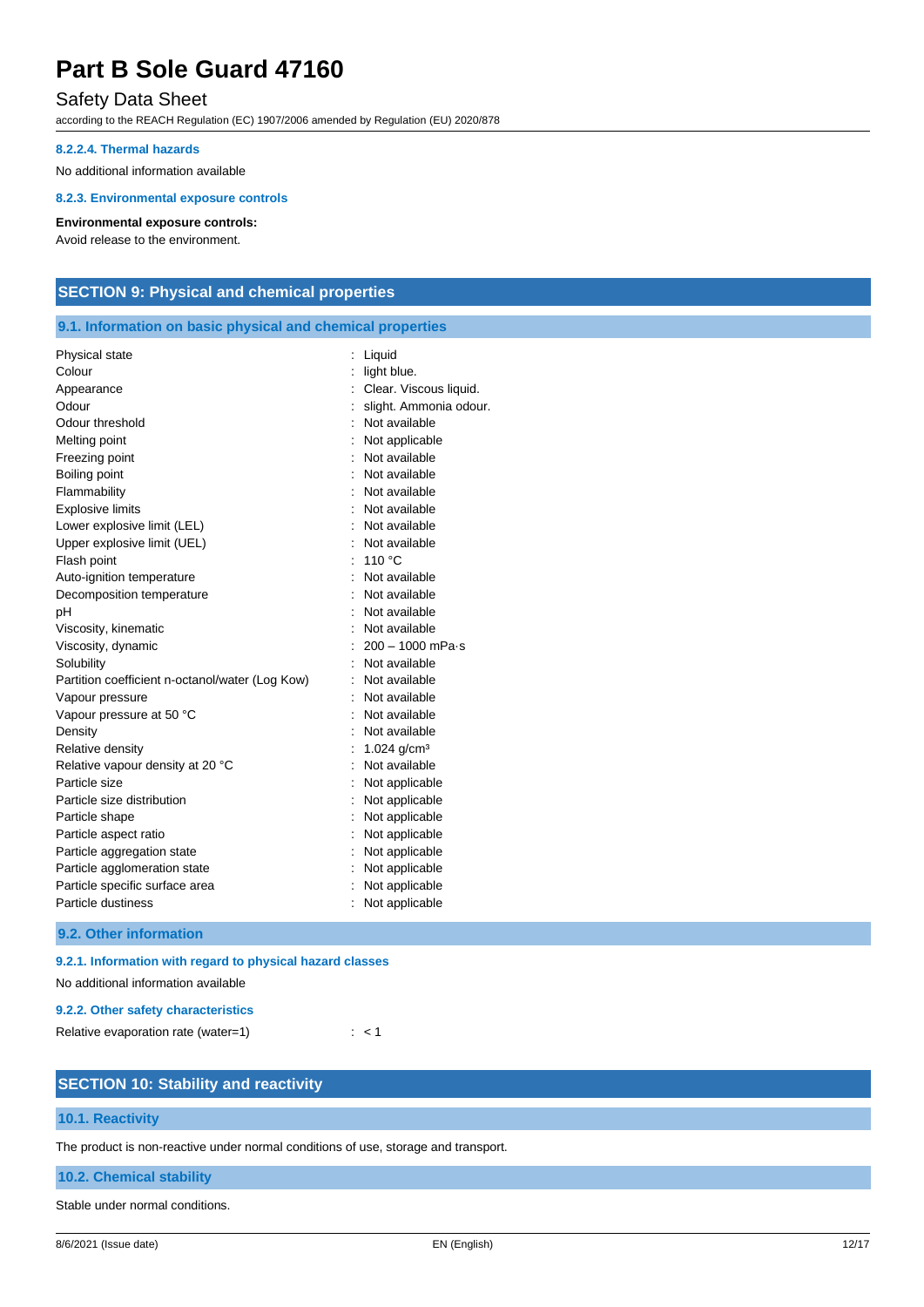### Safety Data Sheet

according to the REACH Regulation (EC) 1907/2006 amended by Regulation (EU) 2020/878

| 10.3. Possibility of hazardous reactions                                |  |  |  |  |
|-------------------------------------------------------------------------|--|--|--|--|
| No dangerous reactions known under normal conditions of use.            |  |  |  |  |
| 10.4. Conditions to avoid                                               |  |  |  |  |
| None under recommended storage and handling conditions (see section 7). |  |  |  |  |
| 10.5. Incompatible materials                                            |  |  |  |  |
| Strong acids. Strong oxidizing agents.                                  |  |  |  |  |
| 10.6. Hazardous decomposition products                                  |  |  |  |  |

Carbon monoxide. Carbon dioxide. dichloroacetylene. Aldehydes.

### **SECTION 11: Toxicological information**

### **11.1. Information on hazard classes as defined in Regulation (EC) No 1272/2008**

| Acute toxicity (oral)       | : Not classified |
|-----------------------------|------------------|
| Acute toxicity (dermal)     | : Not classified |
| Acute toxicity (inhalation) | : Not classified |

| Diethylmethylbenzenediamine (68479-98-1) |                                                                      |  |  |
|------------------------------------------|----------------------------------------------------------------------|--|--|
| LD50 oral rat                            | 728 ml/kg                                                            |  |  |
| LD50 dermal rat                          | 2000 mg/kg                                                           |  |  |
| Skin corrosion/irritation                | Not classified                                                       |  |  |
| Serious eye damage/irritation            | Causes serious eye irritation.                                       |  |  |
| Respiratory or skin sensitisation<br>÷   | Not classified                                                       |  |  |
| Germ cell mutagenicity                   | Not classified                                                       |  |  |
| Carcinogenicity                          | Not classified                                                       |  |  |
| Reproductive toxicity                    | Not classified                                                       |  |  |
| STOT-single exposure                     | Not classified                                                       |  |  |
| STOT-repeated exposure                   | : May cause damage to organs through prolonged or repeated exposure. |  |  |
| Diethylmethylbenzenediamine (68479-98-1) |                                                                      |  |  |
| STOT-repeated exposure                   | May cause damage to organs through prolonged or repeated exposure.   |  |  |
| Aspiration hazard                        | Not classified                                                       |  |  |

### **11.2. Information on other hazards**

No additional information available

### **SECTION 12: Ecological information**

| 12.1. Toxicity                                                                   |                                                                        |
|----------------------------------------------------------------------------------|------------------------------------------------------------------------|
| Ecology - general<br>Hazardous to the aquatic environment, short-term<br>(acute) | : Toxic to aquatic life with long lasting effects.<br>: Not classified |
| Hazardous to the aquatic environment, long-term<br>(chronic)                     | : Toxic to aquatic life with long lasting effects.                     |
| 12.2. Persistence and degradability                                              |                                                                        |
| No additional information available                                              |                                                                        |

**12.3. Bioaccumulative potential**

No additional information available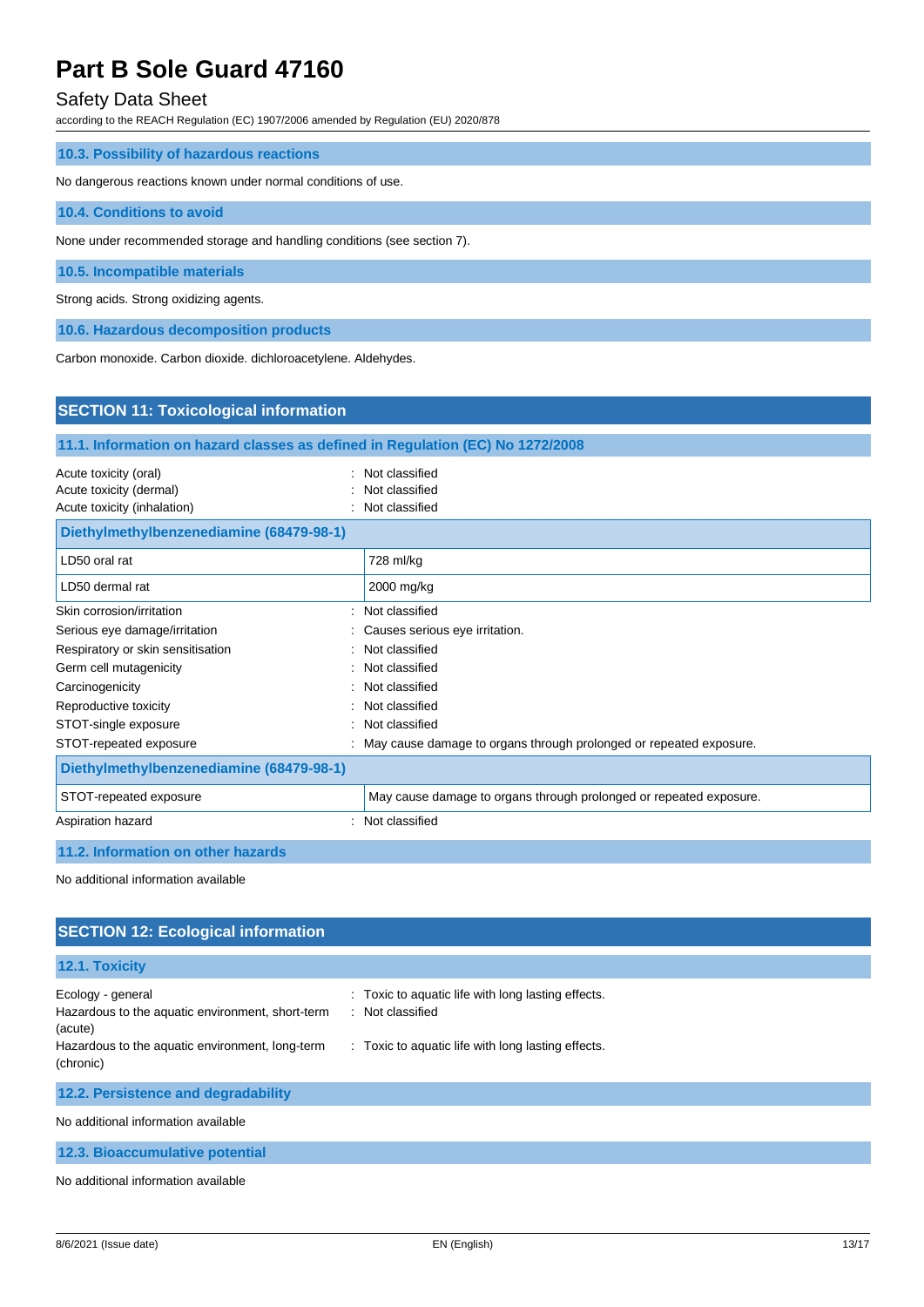### Safety Data Sheet

according to the REACH Regulation (EC) 1907/2006 amended by Regulation (EU) 2020/878

## **12.4. Mobility in soil** No additional information available **12.5. Results of PBT and vPvB assessment Part B Sole Guard 47160** This substance/mixture does not meet the PBT criteria of REACH regulation, annex XIII This substance/mixture does not meet the vPvB criteria of REACH regulation, annex XIII **12.6. Endocrine disrupting properties**

No additional information available

**12.7. Other adverse effects**

No additional information available

## **SECTION 13: Disposal considerations**

**13.1. Waste treatment methods**

Waste treatment methods : Dispose of contents/container in accordance with licensed collector's sorting instructions.

### **SECTION 14: Transport information**

| In accordance with ADR / IMDG / IATA / ADN / RID |                                                                      |                |                |                |  |
|--------------------------------------------------|----------------------------------------------------------------------|----------------|----------------|----------------|--|
| <b>ADR</b>                                       | <b>IMDG</b><br><b>IATA</b><br><b>ADN</b>                             |                | <b>RID</b>     |                |  |
| 14.1. UN number or ID number                     |                                                                      |                |                |                |  |
| Not applicable                                   | Not applicable<br>Not applicable<br>Not applicable<br>Not applicable |                |                |                |  |
| 14.2. UN proper shipping name                    |                                                                      |                |                |                |  |
| Not applicable                                   | Not applicable<br>Not applicable<br>Not applicable<br>Not applicable |                |                |                |  |
| 14.3. Transport hazard class(es)                 |                                                                      |                |                |                |  |
| Not applicable                                   | Not applicable<br>Not applicable<br>Not applicable<br>Not applicable |                |                |                |  |
| 14.4. Packing group                              |                                                                      |                |                |                |  |
| Not applicable                                   | Not applicable                                                       | Not applicable | Not applicable | Not applicable |  |
| <b>14.5. Environmental hazards</b>               |                                                                      |                |                |                |  |
| Not applicable                                   | Not applicable                                                       | Not applicable | Not applicable | Not applicable |  |
| No supplementary information available           |                                                                      |                |                |                |  |

**14.6. Special precautions for user**

#### **Overland transport**

Not applicable

**Transport by sea** Not applicable

**Air transport** Not applicable

**Inland waterway transport** Not applicable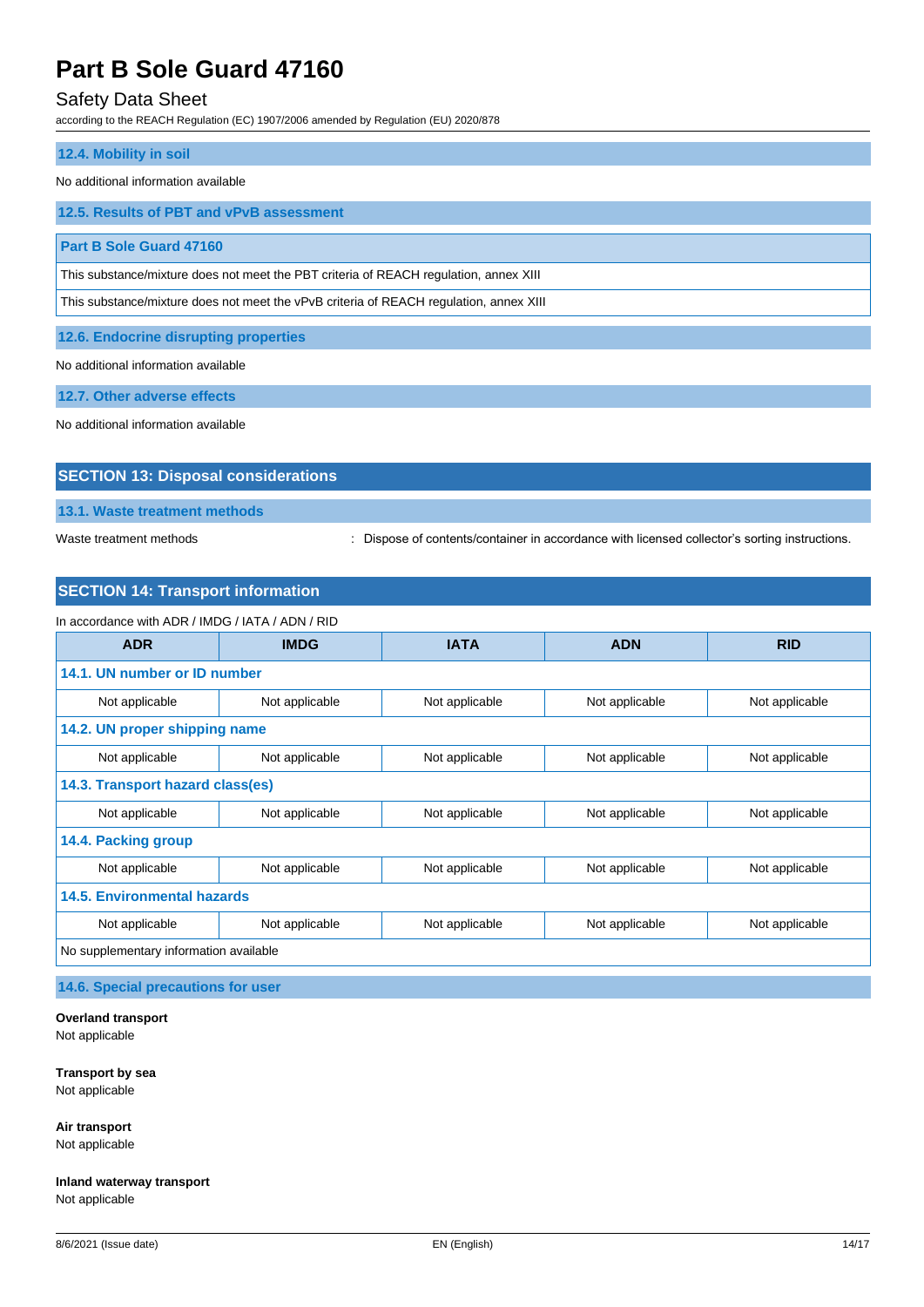### Safety Data Sheet

according to the REACH Regulation (EC) 1907/2006 amended by Regulation (EU) 2020/878

#### **Rail transport**

Not applicable

#### **14.7. Maritime transport in bulk according to IMO instruments**

Not applicable

### **SECTION 15: Regulatory information**

**15.1. Safety, health and environmental regulations/legislation specific for the substance or mixture**

#### **15.1.1. EU-Regulations**

| <b>EU restriction list (REACH Annex XVII)</b> |                                                      |  |
|-----------------------------------------------|------------------------------------------------------|--|
| Reference code                                | <b>Applicable on</b>                                 |  |
| 13(b)                                         | Part B Sole Guard 47160; Diethylmethylbenzenediamine |  |
| 3(c)                                          | Part B Sole Guard 47160; Diethylmethylbenzenediamine |  |

Contains no substance on the REACH candidate list

Contains no REACH Annex XIV substances

Contains no substance subject to Regulation (EU) No 649/2012 of the European Parliament and of the Council of 4 July 2012 concerning the export and import of hazardous chemicals.

Contains no substance subject to Regulation (EU) No 2019/1021 of the European Parliament and of the Council of 20 June 2019 on persistent organic pollutants

Contains no substance subject to Regulation (EU) 2019/1148 of the European Parliament and of the Council of 20 June 2019 on the marketing and use of explosives precursors.

### **Directive 2012/18/EU (SEVESO III)**

| DIFECTIVE ZUTZIT8/EU (SEVESU III)                       |                                                                                                                                                                                        |
|---------------------------------------------------------|----------------------------------------------------------------------------------------------------------------------------------------------------------------------------------------|
| Seveso Additional information                           | E2                                                                                                                                                                                     |
| 15.1.2. National regulations                            |                                                                                                                                                                                        |
| Germany                                                 |                                                                                                                                                                                        |
| <b>Employment restrictions</b>                          | : Observe restrictions according Act on the Protection of Working Mothers (MuSchG)<br>Observe restrictions according Act on the Protection of Young People in Employment<br>(JArbSchG) |
| Water hazard class (WGK)                                | : WGK 3, Highly hazardous to water (Classification according to AwSV, Annex 1)                                                                                                         |
| Hazardous Incident Ordinance (12. BImSchV)              | : Is not subject of the Hazardous Incident Ordinance (12. BImSchV)                                                                                                                     |
| <b>Netherlands</b>                                      |                                                                                                                                                                                        |
| SZW-lijst van kankerverwekkende stoffen                 | : None of the components are listed                                                                                                                                                    |
| SZW-lijst van mutagene stoffen                          | : None of the components are listed                                                                                                                                                    |
| SZW-lijst van reprotoxische stoffen - Borstvoeding      | : None of the components are listed                                                                                                                                                    |
| SZW-lijst van reprotoxische stoffen -<br>Vruchtbaarheid | : None of the components are listed                                                                                                                                                    |
| SZW-lijst van reprotoxische stoffen - Ontwikkeling      | : None of the components are listed                                                                                                                                                    |
| <b>Denmark</b>                                          |                                                                                                                                                                                        |
| Danish National Regulations                             | : Young people below the age of 18 years are not allowed to use the product<br>Pregnant/breastfeeding women working with the product must not be in direct contact with<br>the product |
|                                                         |                                                                                                                                                                                        |

**15.2. Chemical safety assessment**

No chemical safety assessment has been carried out

| <b>SECTION 16: Other information</b> |                                                                                                 |  |  |  |
|--------------------------------------|-------------------------------------------------------------------------------------------------|--|--|--|
| <b>Abbreviations and acronyms:</b>   |                                                                                                 |  |  |  |
| <b>ADN</b>                           | European Agreement concerning the International Carriage of Dangerous Goods by Inland Waterways |  |  |  |
| <b>ADR</b>                           | European Agreement concerning the International Carriage of Dangerous Goods by Road             |  |  |  |
| <b>ATE</b>                           | <b>Acute Toxicity Estimate</b>                                                                  |  |  |  |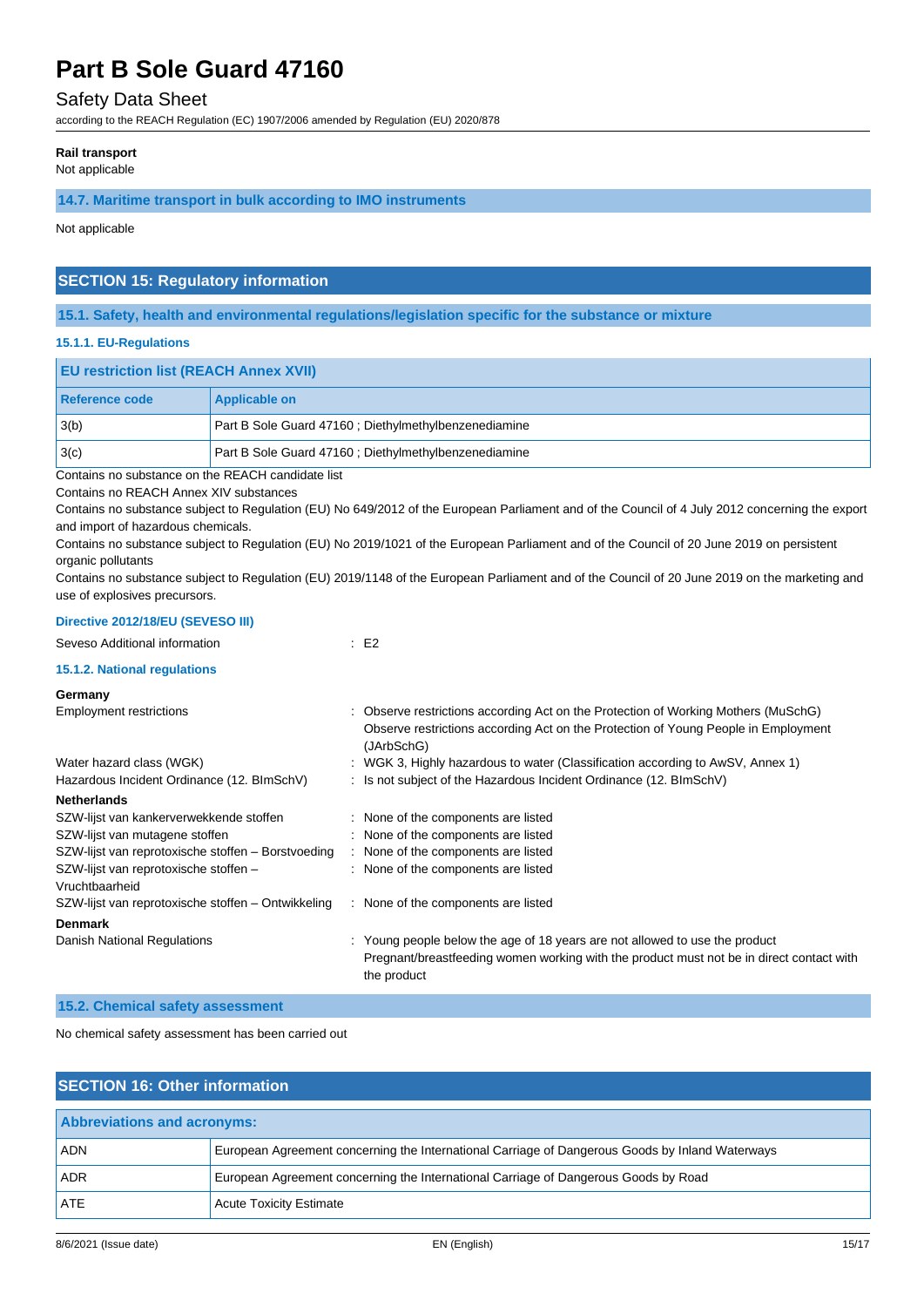## Safety Data Sheet

| <b>Abbreviations and acronyms:</b> |                                                                              |  |  |
|------------------------------------|------------------------------------------------------------------------------|--|--|
| <b>BCF</b>                         | <b>Bioconcentration factor</b>                                               |  |  |
| <b>BLV</b>                         | <b>Biological limit value</b>                                                |  |  |
| <b>BOD</b>                         | Biochemical oxygen demand (BOD)                                              |  |  |
| COD                                | Chemical oxygen demand (COD)                                                 |  |  |
| <b>DMEL</b>                        | Derived Minimal Effect level                                                 |  |  |
| <b>DNEL</b>                        | Derived-No Effect Level                                                      |  |  |
| EC-No.                             | European Community number                                                    |  |  |
| <b>EC50</b>                        | Median effective concentration                                               |  |  |
| EN                                 | European Standard                                                            |  |  |
| <b>IARC</b>                        | International Agency for Research on Cancer                                  |  |  |
| <b>IATA</b>                        | International Air Transport Association                                      |  |  |
| <b>IMDG</b>                        | International Maritime Dangerous Goods                                       |  |  |
| <b>LC50</b>                        | Median lethal concentration                                                  |  |  |
| LD50                               | Median lethal dose                                                           |  |  |
| <b>LOAEL</b>                       | Lowest Observed Adverse Effect Level                                         |  |  |
| <b>NOAEC</b>                       | No-Observed Adverse Effect Concentration                                     |  |  |
| <b>NOAEL</b>                       | No-Observed Adverse Effect Level                                             |  |  |
| <b>NOEC</b>                        | No-Observed Effect Concentration                                             |  |  |
| OECD                               | Organisation for Economic Co-operation and Development                       |  |  |
| <b>OEL</b>                         | Occupational Exposure Limit                                                  |  |  |
| PBT                                | Persistent Bioaccumulative Toxic                                             |  |  |
| <b>PNEC</b>                        | <b>Predicted No-Effect Concentration</b>                                     |  |  |
| <b>RID</b>                         | Regulations concerning the International Carriage of Dangerous Goods by Rail |  |  |
| <b>SDS</b>                         | Safety Data Sheet                                                            |  |  |
| <b>STP</b>                         | Sewage treatment plant                                                       |  |  |
| ThOD                               | Theoretical oxygen demand (ThOD)                                             |  |  |
| <b>TLM</b>                         | Median Tolerance Limit                                                       |  |  |
| VOC                                | Volatile Organic Compounds                                                   |  |  |
| CAS-No.                            | Chemical Abstract Service number                                             |  |  |
| N.O.S.                             | Not Otherwise Specified                                                      |  |  |
| vPvB                               | Very Persistent and Very Bioaccumulative                                     |  |  |
| ED                                 | Endocrine disrupting properties                                              |  |  |

| <b>Full text of H- and EUH-statements:</b> |                                                                   |  |
|--------------------------------------------|-------------------------------------------------------------------|--|
| Acute Tox. 4 (Dermal)                      | Acute toxicity (dermal), Category 4                               |  |
| Acute Tox. 4 (Oral)                        | Acute toxicity (oral), Category 4                                 |  |
| Aquatic Acute 1                            | Hazardous to the aquatic environment - Acute Hazard, Category 1   |  |
| Aquatic Chronic 1                          | Hazardous to the aquatic environment — Chronic Hazard, Category 1 |  |
| $Eve$ Irrit. 2                             | Serious eye damage/eye irritation, Category 2                     |  |